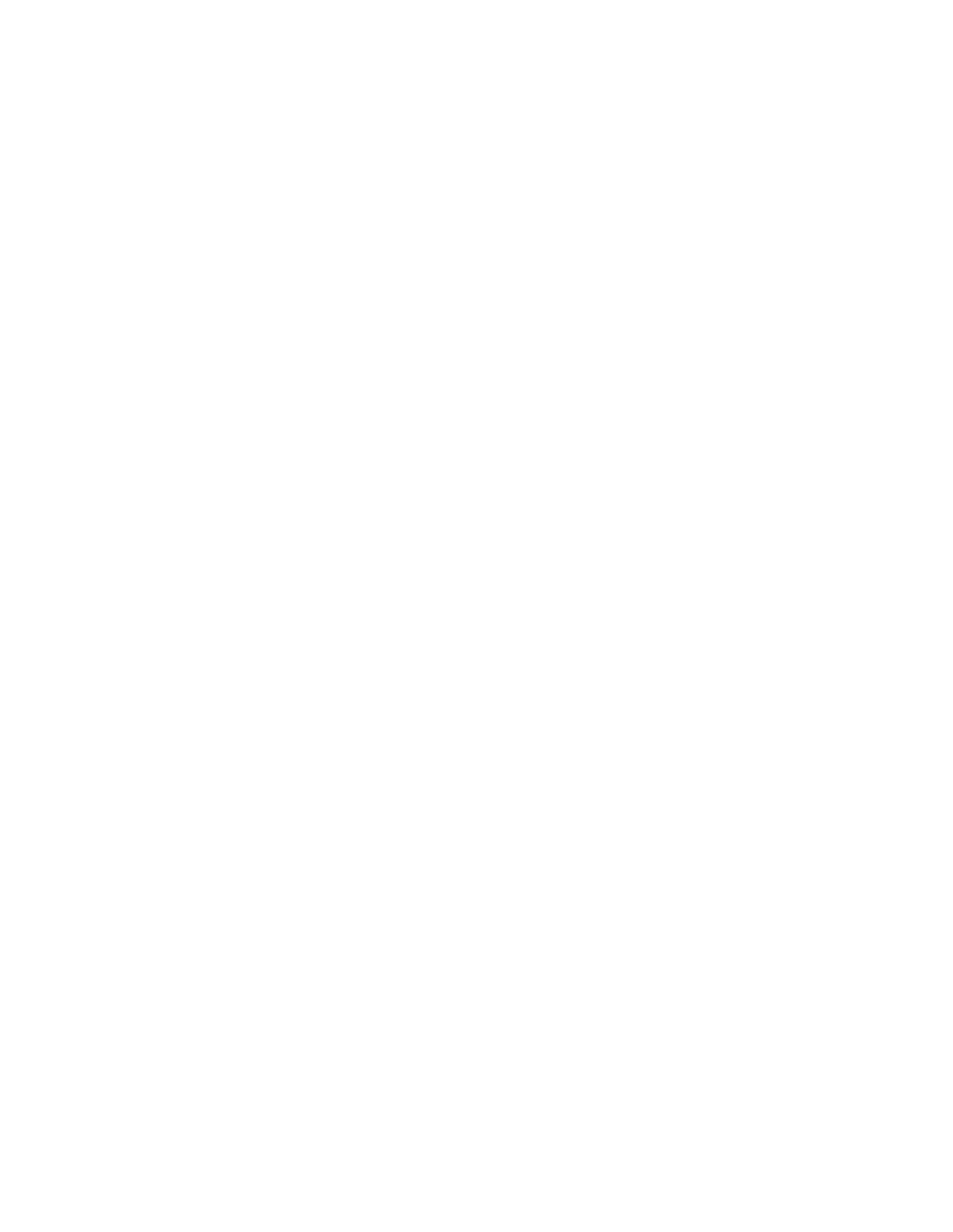

## **Overview**

This IBM® Redpaper™ publication describes various activities that are necessary to deploy IBM Spectrum Scale™ on IBM SoftLayer®. It includes the following topics:

- [Sizing and configuration guidance](#page-3-0)
- [Cluster deployment](#page-6-0)
- [Monitoring](#page-17-0)
- ► [Storage options on IBM SoftLayer](#page-18-0)
- [Network considerations on SoftLayer](#page-19-0)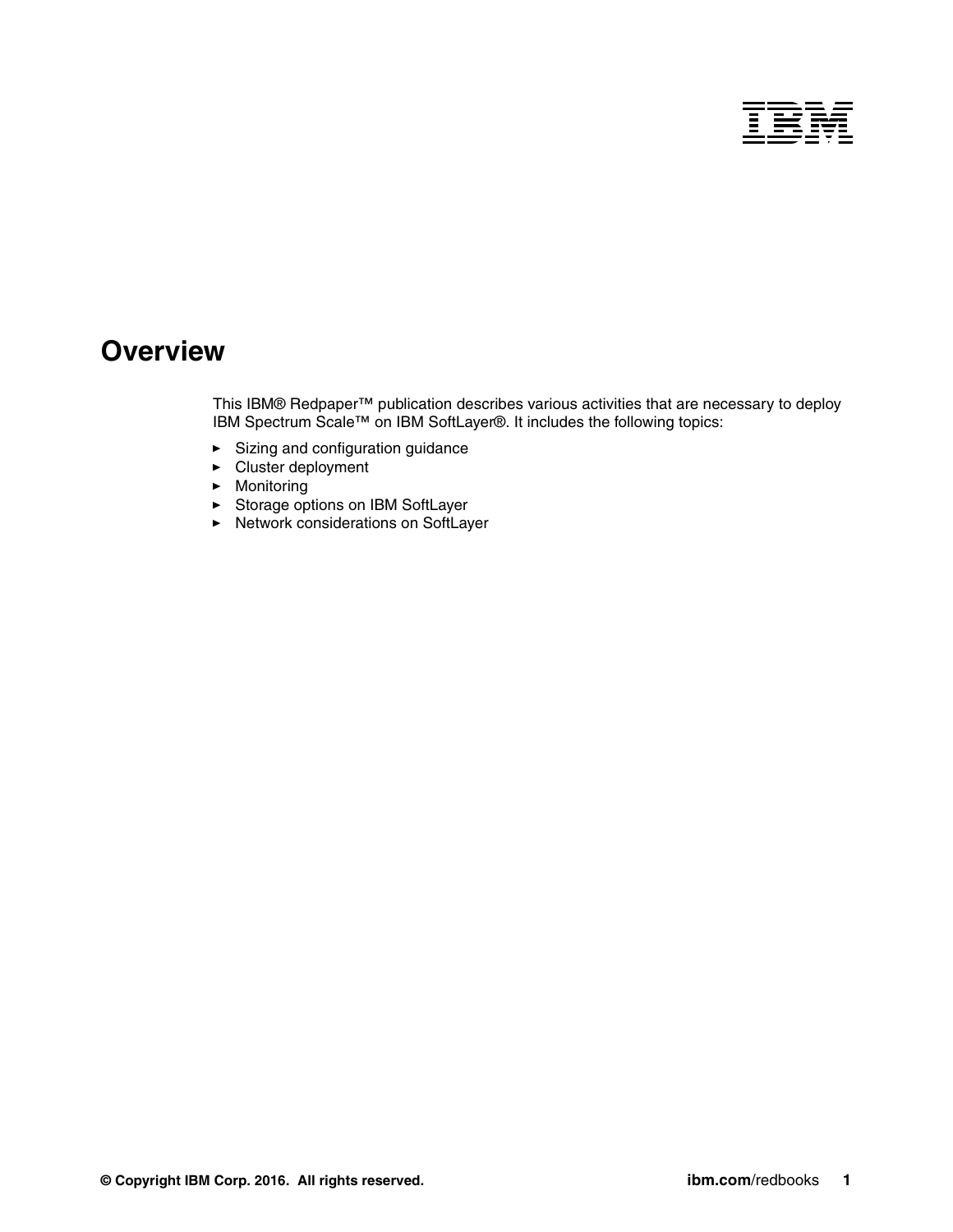## <span id="page-3-0"></span>**Sizing and configuration guidance**

There are many factors that must be taken into account when configuring a IBM Spectrum Scale cluster on any hardware. Desired performance, cost, cluster size, and workload can influence any hardware and configuration decisions. The following sections provide guidance to help you navigate the many options available when choosing hardware and deploying a cluster. Contact IBM for assistance in sizing and configuring a cluster that meets your requirements.

#### **Getting started with IBM SoftLayer**

IBM SoftLayer offers several virtual and bare metal server options. This paper is centered around bare metal storage deployments. However, you can use virtual systems and even mix virtual and physical systems into large clusters. To get started, visit the SoftLayer website at:

<http://www.SoftLayer.com>

Also, you can contact SoftLayer sales at sales@SoftLayer.com.

Bare metal systems can be provisioned using a simple web interface and are typically billed on a monthly basis. For large clusters containing hundreds of nodes, meeting network requirements and ensuring enough inventory is available might require additional notification and planning. Contact your SoftLayer representative for assistance in planning for large clusters.

If a managed high-performance computing (HPC) cloud solution is required, IBM Platform Computing offers managed cloud deployments that include IBM Spectrum Scale. For details about these managed options, go to:

<http://www.ibm.com/systems/platformcomputing/solutions/hpccloud.html>

Or you can contact your IBM sales representative.

#### **Configuration options for IBM Spectrum Scale**

SoftLayer offers bare metal servers with two, four, 12, and 36 drive bays. Order servers used as nodes offering storage on IBM Spectrum Scale with 12 or 36 bays. You can run compute or application only nodes on any hardware or on virtual systems. Because there are no shared storage options, deployments on SoftLayer use the shared nothing cluster (SNC) model.

Applications can be run using two methods:

- ► Applications can be run on the same hardware as the nodes that provide storage.Based on application usage, file placement optimization can be configured to reduce latency between an application and its data.
- Alternatively, applications can be run on dedicated client nodes which access data stored within the cluster. This model allows CPU and disk resources to be scaled independently.

#### **Storage**

Replicate data and metadata between two or more servers using file system data and metadata mirroring. Based on the size of the cluster and the fault tolerance required, 2-way or 3-way file system mirroring can be used. File system mirroring duplicates data and metadata across two or three servers in the cluster, providing redundancy in case of node failure. For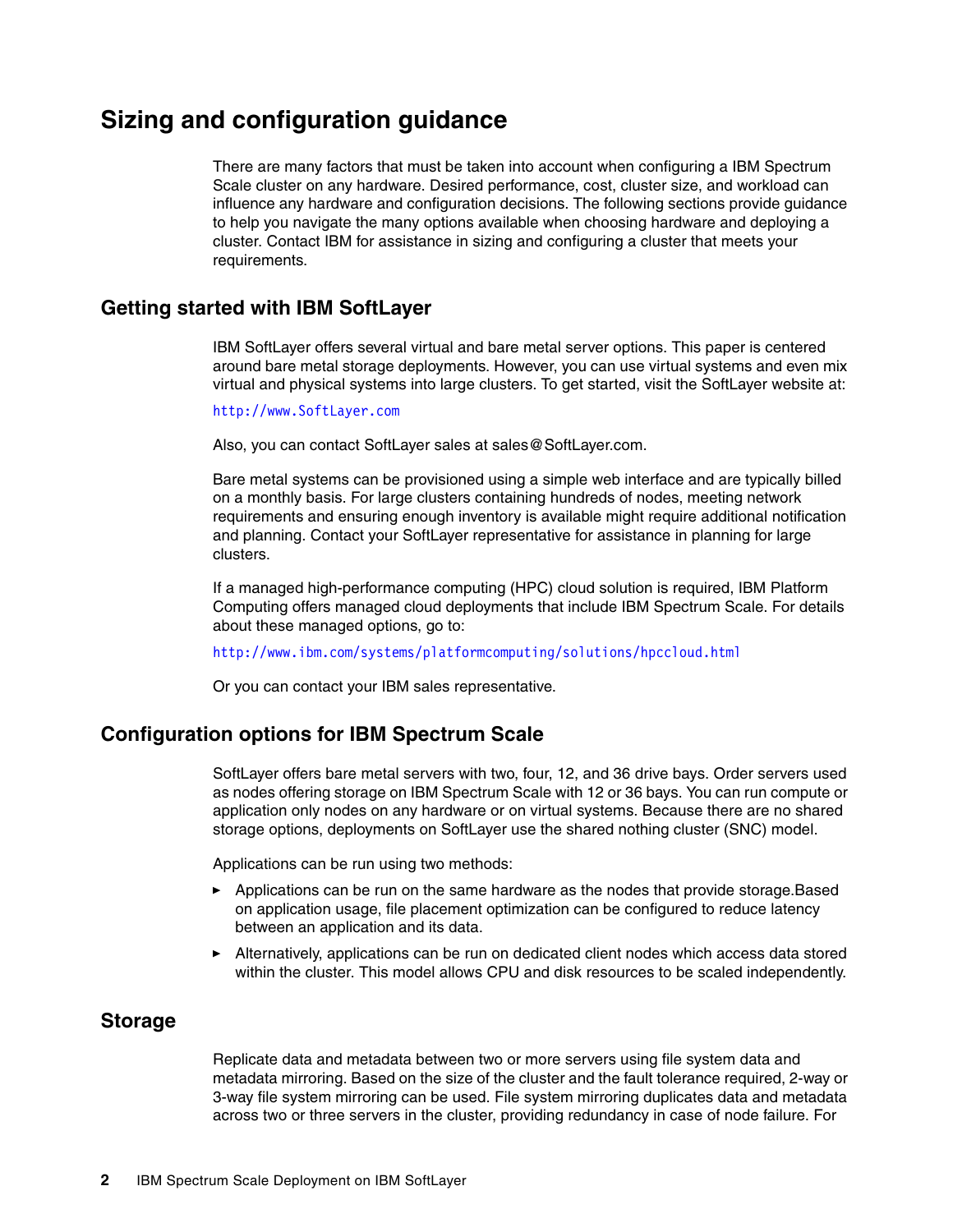clusters with more than 10 servers, use 3-way mirroring to reduce the chances of data becoming unavailable in the case of nodes being taken down.

Use two drives in a RAID 1 configuration for the operating system. You can configure the remainder of the drives in the server as a RAID array or, in some cases, leave them as individual disks with no RAID array configured. There are many factors that can influence the decision on drive configuration.

If no RAID array is configured, enable 3-way mirroring on the file system to protect against drive loss. Do not use Serial Advanced Technology Attachment (SATA) drives with no RAID protection due to the drive's higher failure rate and slower rebuild time. Also, note that the potential performance impact of an individual drive failure on a cluster with no RAID protection will be greater than on a cluster with RAID protection because of the need to copy data between multiple servers.

**Important:** If using a RAID array, the decision on what type of RAID protection to deploy is important. Typical RAID levels used are RAID 6 (8+2p) arrays consisting of 10 drives, RAID 5 (8+1p) arrays consisting of 9 drives, and RAID 5 (4+1p) arrays consisting of 5 drives each. RAID 6 offers greater protection against multiple drive failures; however, write performance for RAID 6 arrays is slower than RAID 5. If using SATA disks, use RAID 6 to protect against multiple drive failures. If using SAS or solid-state drives (SSDs), RAID 5 is an option; however, configure at least one hotspare drive in the chassis. For additional guidance about RAID and disk options on SoftLayer bare metal systems, read ["Storage](#page-18-0)  [options on IBM SoftLayer" on page 17.](#page-18-0)

[Table 1](#page-4-0) lists sample capacities for RAID 6 deployments. Note that the capacity is prior to file system mirroring (2- or 3-way).

| <b>Chassis</b> | Drive type | <b>RAID configuration</b>      | Usable capacity per node |
|----------------|------------|--------------------------------|--------------------------|
| 12-bay         | 2 TB SATA  | 1 RAID 6 (8+2p)                | 16 TB                    |
|                | 4 TB SATA  | 1 RAID 6 (8+2p)                | 32 TB                    |
|                | 6 TB SATA  | 1 RAID 6 (8+2p)                | 48 TB                    |
|                | 8 TB SATA  | 1 RAID 6 (8+2p)                | 64 TB                    |
| 36 bay         | 2 TB SATA  | 3 RAID 6 (8+2p)<br>4 hotspares | 48 TB                    |
|                | 4 TB SATA  | 3 RAID 6 (8+2p)<br>4 hotspares | 96 TB                    |
|                | 6 TB SATA  | 3 RAID 6 (8+2p)<br>4 hotspares | 144 TB                   |
|                | 8 TB SATA  | 3 RAID 6 (8+2p)<br>4 hotspares | 192 TB                   |

<span id="page-4-0"></span>Table 1 High capacity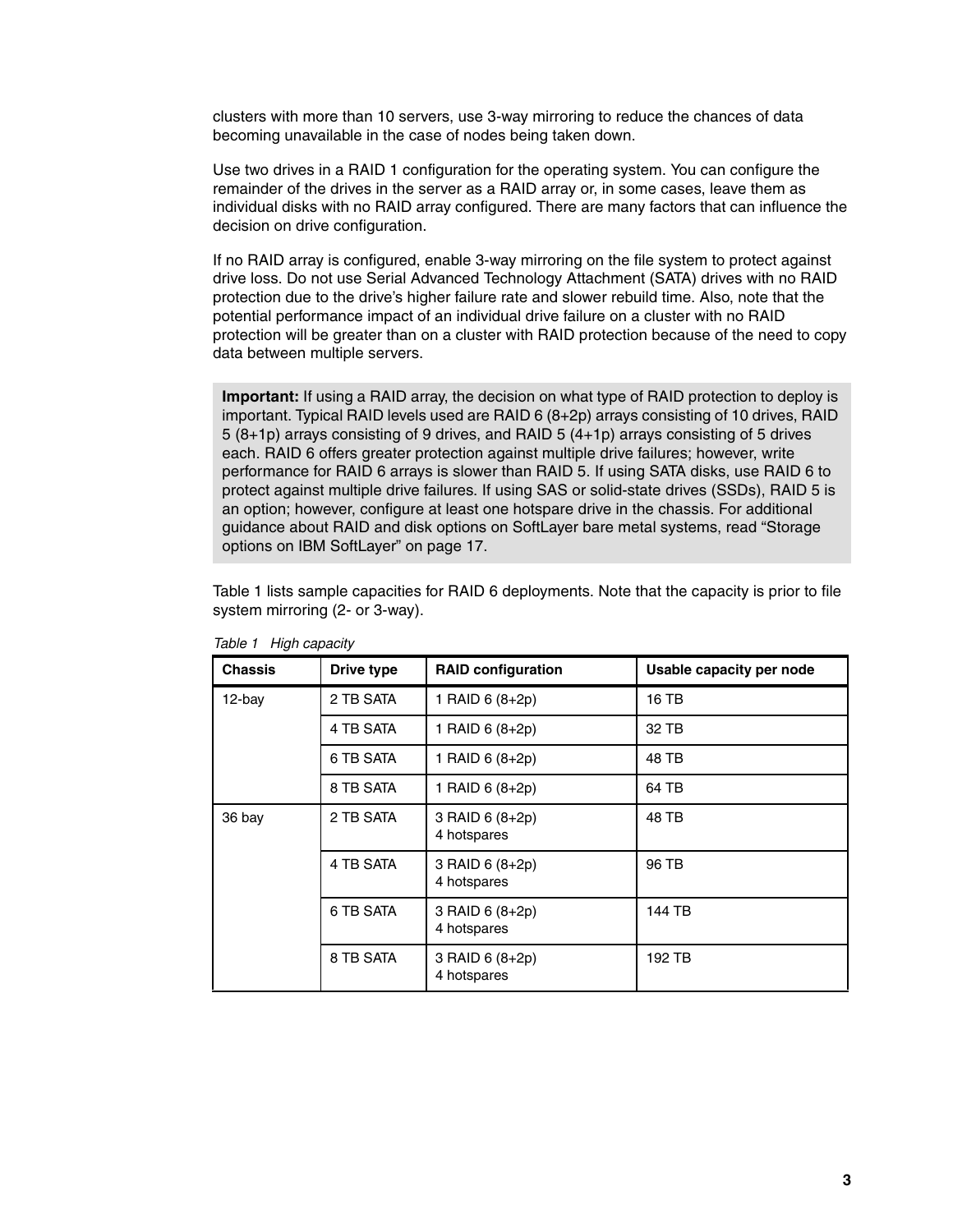[Table 2](#page-5-0) shows sample high performance considerations.

<span id="page-5-0"></span>Table 2 High performance

| <b>Chassis</b> | Drive type | <b>RAID configuration</b>      | <b>Usable capacity per</b><br>node |
|----------------|------------|--------------------------------|------------------------------------|
| 12-bay         | 800 GB SSD | 1 RAID 6 (8+2p)                | 6.4 TB                             |
|                |            | 1 RAID 10 (5+5)                | 4 TB                               |
|                | 960 GB SSD | 1 RAID 6 (8+2p)                | 7.6 TB                             |
|                |            | 1 RAID 10 (5+5)                | 4.7 TB                             |
|                | 1.2 TB SSD | 1 RAID 6 (8+2p)                | 9.6 TB                             |
|                |            | 1 RAID 10 (5+5)                | 6 TB                               |
| 36-bay         | 800 GB SSD | 3 RAPD 6 (8+2p)<br>4 Hotspares | 19.2 TB                            |
|                |            | 4 RAID 10 (4+4)<br>2 Hotspares | 12.8 TB                            |
|                | 960 GB SSD | 3 RAID 6 (8+2p)<br>4 Hotspares | 23.8 TB                            |
|                |            | 4 RAID 10 (4+4)<br>2 Hotspares | 15.3 TB                            |
|                | 1.2 TB SSD | 3 RAID 6 (8+2p)<br>4 Hotspares | 28.9 TB                            |
|                |            | 4 RAID 10 (4+4)<br>2 Hotspares | 19.2 TB                            |

**Performance note:** The 960 GB SSDs have fewer write cycles, which might not be ideal for high-write workloads.

For large clusters, use metadata only disks. These disks should ideally be SSD-based for the best performance. A single server can contain a metadata-only disk and data disks. If metadata only disks are used, a minimum of three disks are required, in three separate servers for redundancy. Typically, nodes with metadata-only disks should also be used as IBM General Parallel File System (GPFS™) file system managers. In general, metadata capacity should be approximately 3% - 5% of the total file system capacity. For clusters of up to 10 nodes, three metadata disks are sufficient. It is recommended to add one additional node with a metadata disk for every 10 additional servers in the cluster. For further guidance about metadata versus data disks, see the File Placement Optimizer (FPO) white paper available at:

#### <http://ibm.co/2fZ4q7k>

Mixing SSD and spinning hard disk within the same node might be useful to help satisfy metadata requirements or, in some cases, to provide separate tiers of storage with different performance characteristics. It is recommended that the drive type and array configuration remain identical for all drives assigned to a single storage pool.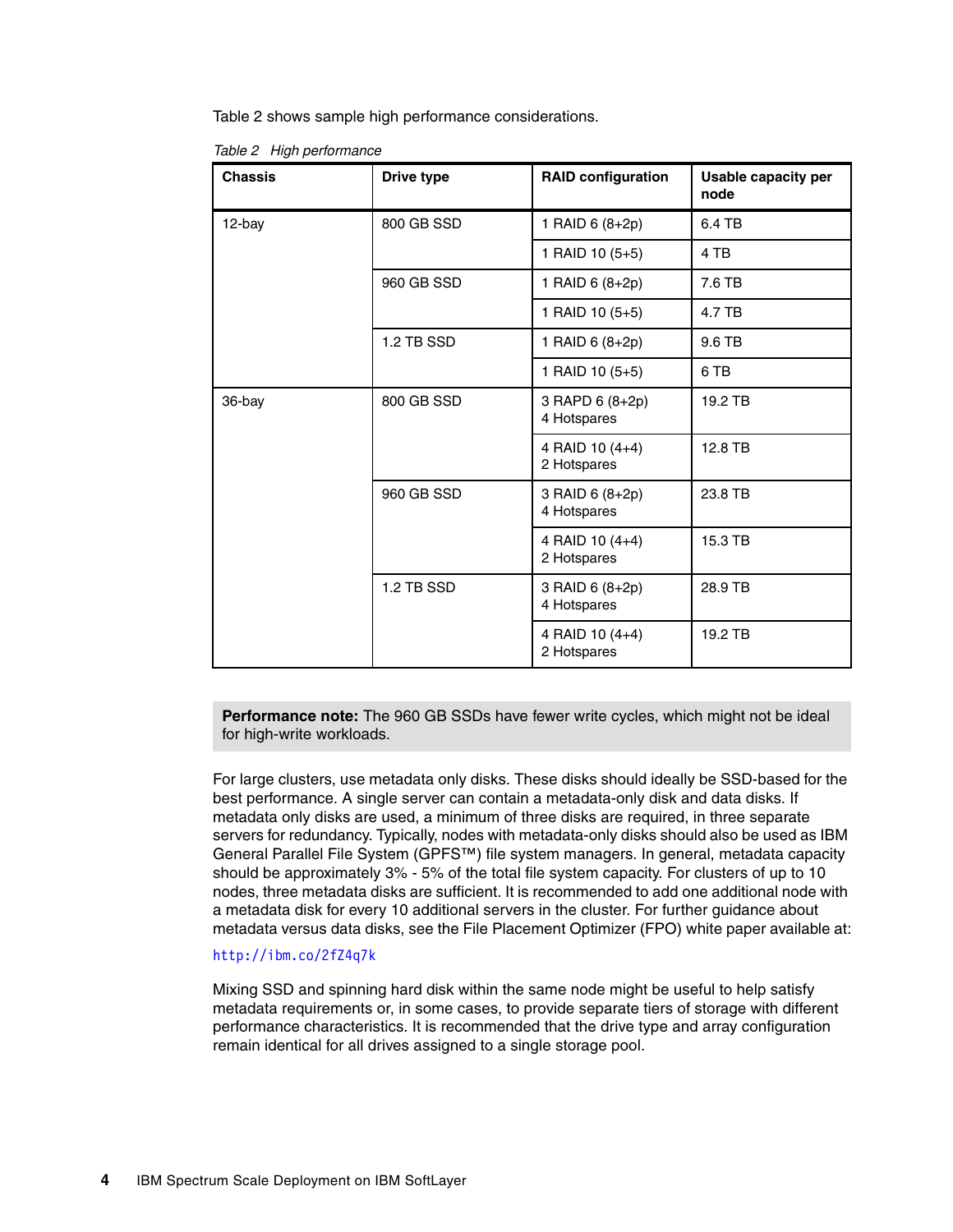#### **Network**

All data is replicated to other nodes in this cluster via a private network connection. A 10Gb network is required meet basic bandwidth requirements for most applications. This type of network is available only in certain data centers and can be specified on the system order page. Public network connectivity can be sized as required for the application. Several data centers have optional dual 10Gb network connectivity for additional bandwidth as well. These adapters are typically bonded via Link Aggregation Control Protocol (LACP) for increased availability and higher aggregate bandwidth.

InfiniBand can be used for inter-node communication, depending on availability from SoftLayer. The InfiniBand high bandwidth and low latency can significantly improve IBM Spectrum Scale performance. Enable Remote Direct Memory Access (RDMA) in GPFS if using an InfiniBand connection to maximize the effectiveness of the InfiniBand network.

#### **Memory**

IBM Spectrum Scale requires memory for page pool and caching operations. Increasing the memory given to the page pool can improve performance. A page pool of 2 - 4 GB is ideal for many typical workloads, but the size can be increased or decreased based on application use, performance requirements, and workload.

#### **Software**

The installation cookbook is tailored to a Red Hat 7 installation. GPFS software supports other Linux distributions, such as SUSE Linux Enterprise Server SLES and Ubuntu.

**Installation note:** There are restrictions on some operating systems and specific functions. File placement optimization is currently not supported on Debian. So do not use this operating system (OS).

See the GPFS frequently asked questions (FAQ) in IBM Knowledge Center for more information:

[https://www.ibm.com/support/knowledgecenter/en/SSFKCN/com.ibm.cluster.gpfs.doc/](https://www.ibm.com/support/knowledgecenter/en/SSFKCN/com.ibm.cluster.gpfs.doc/gpfs_faqs/gpfsclustersfaq.html) gpfs\_faqs/gpfsclustersfaq.html

Other software and monitoring tools can be selected as required for a particular application.

## <span id="page-6-0"></span>**Cluster deployment**

The following sections discuss the activities required for cluster deployment.

#### **Configure host environments**

It can be useful to add the GPFS bin directory to the path on one or more of the cluster nodes:

# vim /root/.bash\_profile

Look for the PATH line and add GPFS to it:

PATH=\$PATH:\$HOME/bin:/usr/lpp/mmfs/bin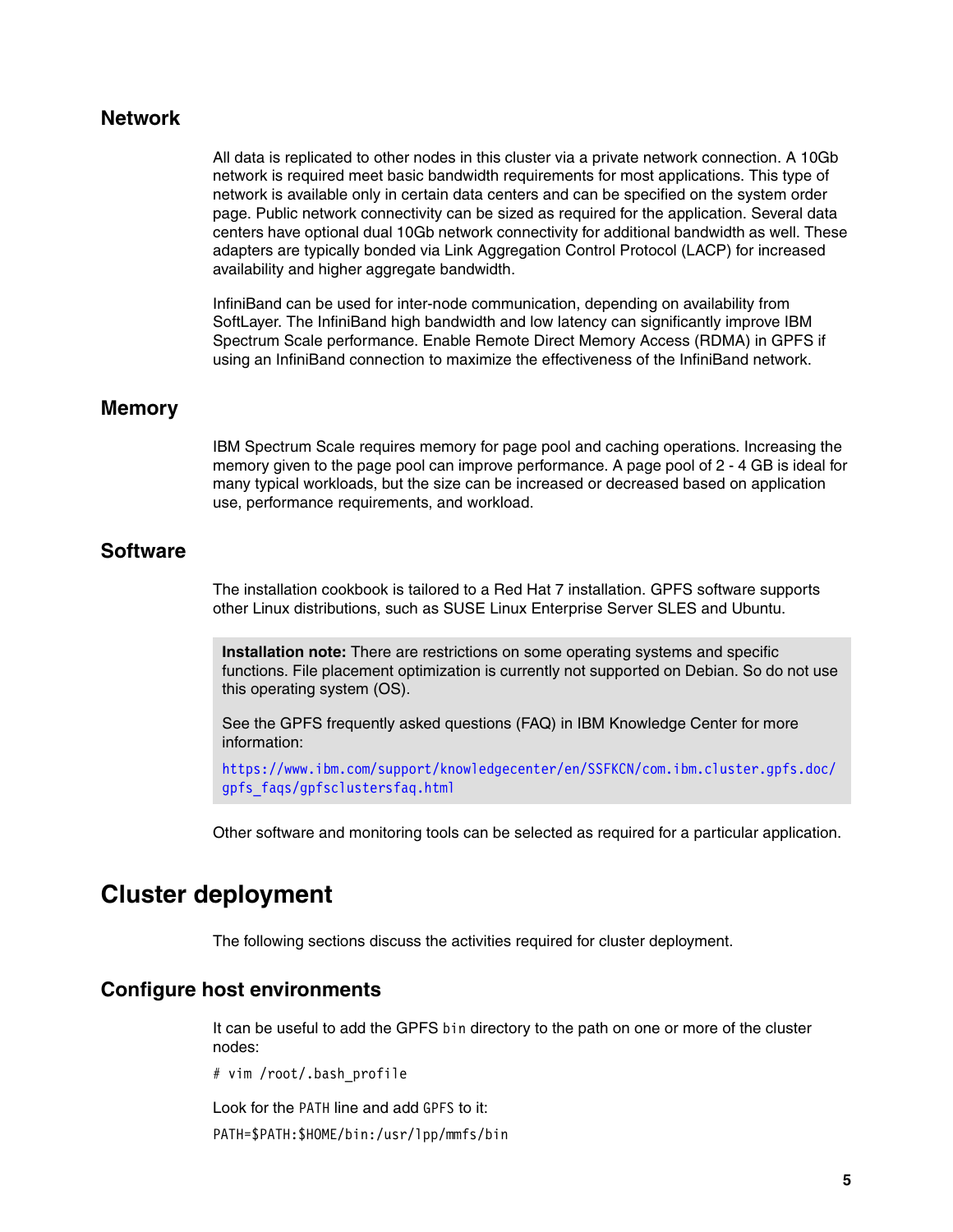#### **Tune Linux and network performance settings**

Updating some settings in /etc/sysctl.conf might improve network utilization and cluster throughput. You can find recommendations at IBM developerWorks®:

<http://ibm.co/2fByQMy>

Because data is replicated across multiple nodes, network performance is a key component of overall system performance. This is particularly true for SSD-based systems, as the high speeds of the system disk amplify any network latency. In cases such as this, it might be useful to look also at settings information available at IBM developerWorks:

<http://ibm.co/2gydP9K>

In addition, increasing buffers on the network adapter to a higher number has also been found to improve performance in certain cases. The available settings vary, depending on the adapter type, but can be queried and set via the ethtool command, with the -g or -k flags.

For tuning recommendations for file placement optimization systems and systems, for which all storage is single-tailed (each storage component is connected only to one node or machine), refer to the following information available at IBM developerWorks:

<http://ibm.co/2fZ2z2v>

#### **Set up /etc/hosts files**

Gather the system name and private IP address from each system that will be used in this cluster. Add the names and addresses to /etc/hosts to allow hostname lookups. Use only the private IP addresses for this step, because use of the public IP can result in large data charges.

# vim /etc/hosts

Add an entry for each system and name. For example, replacing fpo-nodeX with the IP and hostname in the configuration, as shown in [Example 1](#page-7-0).

<span id="page-7-0"></span>Example 1 Replace fpo-nodeX with the IP and hostname

127.0.0.1 localhost localhost.localdomain localhost4 localhost4.localdomain4 ::1 localhost localhost.localdomain localhost6 localhost6.localdomain6 192.168.122.10 fpo-node1 192.168.122.11 fpo-node2 192.168.122.12 fpo-node3 192.168.122.13 fpo-node4 192.168.122.14 fpo-node5 192.168.122.15 fpo-node6 192.168.122.16 fpo-node7 192.168.122.17 fpo-node8

Repeat on each host in the cluster.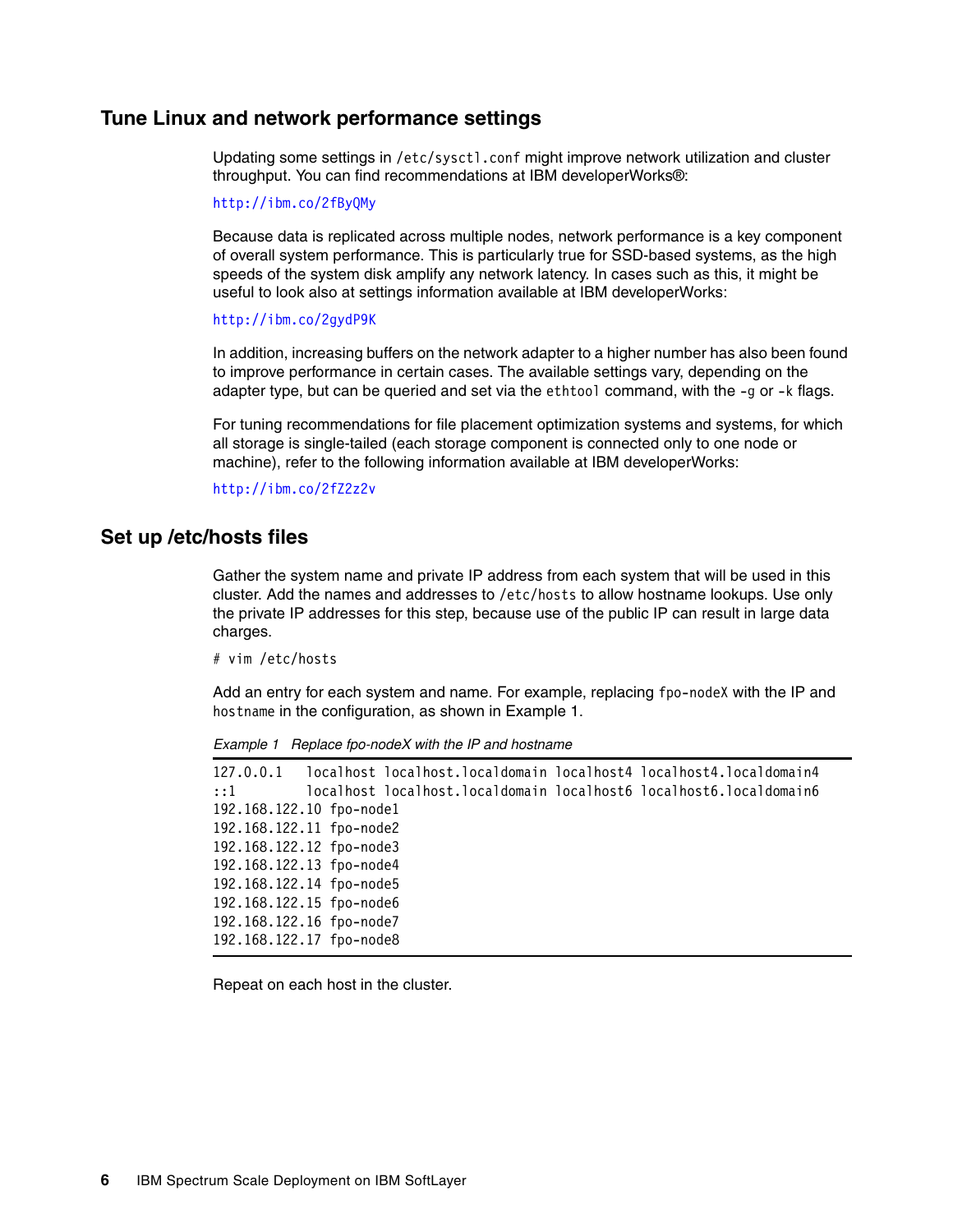#### **Configure password-less SSH**

On each host in the cluster, generate a new SSH key, and add it to the authorized\_keys file as follows:

1. Execute the following command:

# ssh-keygen -q -t rsa -f /root/.ssh/id\_rsa -N ""

- 2. Gather the contents of each host's /root/.ssh/id\_rsa.pub file and concatenate it into a single file, named /root/.ssh/authorized keys.
- 3. Copy the /root/.ssh/authorized keys file to each host in the cluster. From each host, run the following command:

# ssh localhost

4. Enter yes at the following prompt if it displays:

The authenticity of host "localhost (::1): can't be established. ECDSA key fingerprint is 7f:0f:75:a2:d0:e4:0f:7e:e9:91:e8:37:5f:ce:c6:2c. Are you sure you want to continue connecting (yes/no)?

Connect via SSH from each host to every other host in the cluster, by entering yes at this prompt as required.

5. Ensure that each host can connect via SSH to every other host without any prompt or password being required.

#### **Prepare disks for use**

The SoftLayer provisioning process can create and mount file systems on disks that will be used for GPFS ([Example 2\)](#page-8-0). Unmount or remove these file systems.

<span id="page-8-0"></span>

| Example 2 | Display file systems |  |
|-----------|----------------------|--|
|-----------|----------------------|--|

| # df              |              |         |                             |                                     |  |
|-------------------|--------------|---------|-----------------------------|-------------------------------------|--|
| Filesystem        | 1K-blocks    | Used    |                             | Available Use% Mounted on /dev/sda3 |  |
| 286661072 1779964 | 270319572    | $1\%$ / |                             |                                     |  |
| tmpfs             | 16421272     | 0       |                             | 16421272 0%/dev/shm                 |  |
| /dev/sda1         | 253871       | 58783   | 181981                      | 25% /boot                           |  |
| /dev/sdb1         | 109364387840 |         | 36064 109364351776 1%/disk1 |                                     |  |

In [Example 2](#page-8-0), sdb1 is mounted as /disk1. To remove these file systems, unmount them and remove any entries from /etc/fstab that corresponds to these file systems ([Example 3\)](#page-8-1).

<span id="page-8-1"></span>Example 3 Remove file system

|  |                | # unmount /disk1 |
|--|----------------|------------------|
|  | # rmdir /disk1 |                  |
|  |                | # vi /etc/fstab  |

Look for corresponding entries, such as:

LABEL=/disk1 /disk1 xfs defaults 1 2

Comment or remove any such lines from this file.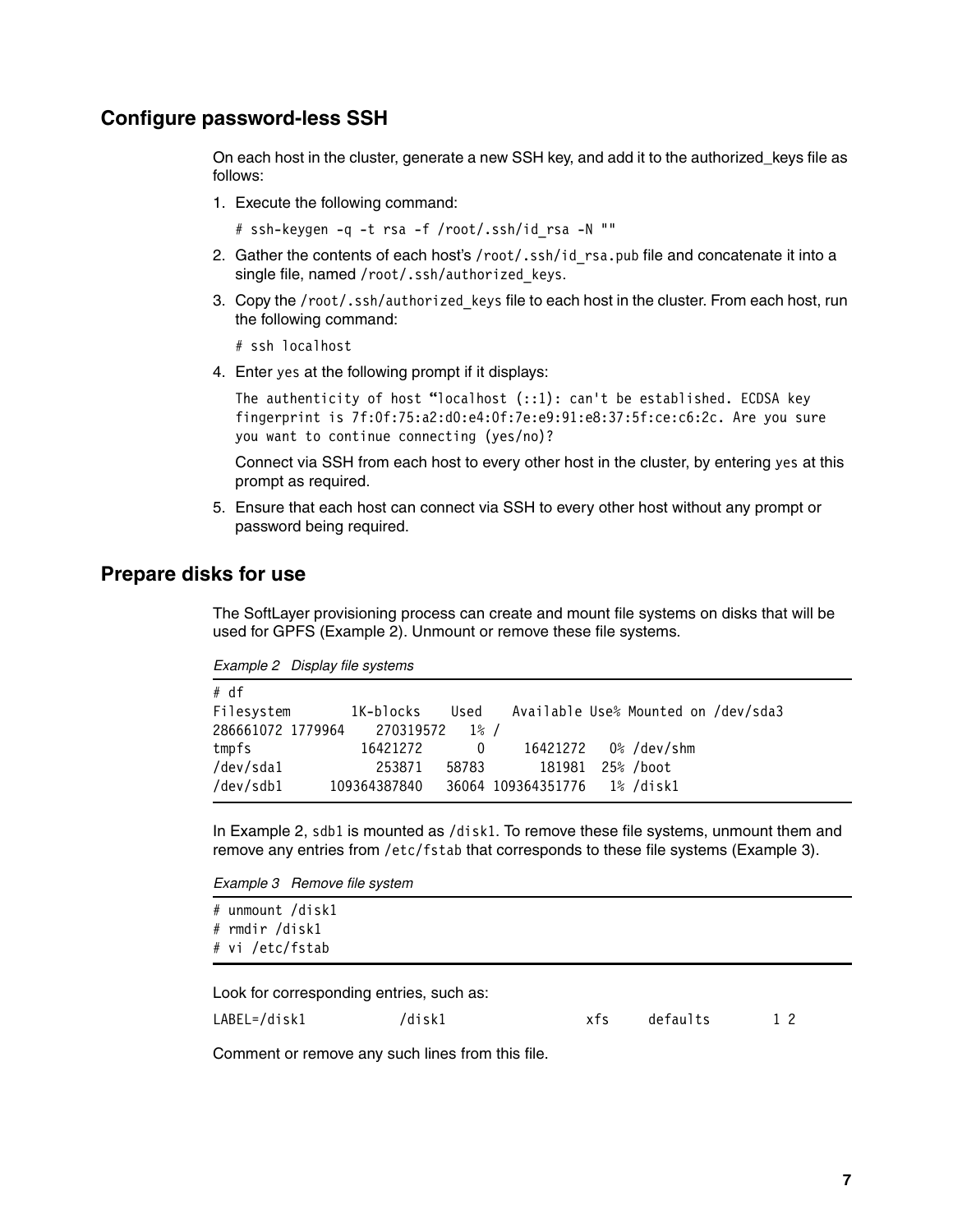Determine which SCSI device is used by the operating system (typically /dev/sda) by running the **df** or **mount** commands. All other disks will be used as Network Shared Disk (NSD) devices by IBM Spectrum Scale. If a system was ordered with SSD and spinning disk, determine which device is on SSDs and note this for later. You can use the **lsscsi** command to assist with this detection. (The **lsscsi -s** command displays the size of disks.)

#### **Configure Linux firewall**

All systems must be able to communicate via TCP port 1191. The Linux firewall must either be disabled or port 1191 must be allowed to pass through. In addition, the performance monitoring tool requires port 4739 on TCP and User Datagram Protocol (UDP).

There are multiple valid ways to open the required ports. [Example 4](#page-9-0) adds the private network interface to the internal network zone and allows ports 1191, 8889, and 10080 to communicate on this zone. To do so, it determines the adapter name that is used for the private network on the provisioned system, which will vary depending on the hardware configuration on the provisioned system. [Example 4](#page-9-0) also uses the ens3 interface, which you replace with the interface name on the hardware.

<span id="page-9-0"></span>Example 4 Establish interface name on the hardware

```
# firewall-cmd --zone=public --remove-interface=ens3 -permanent
# firewall-cmd --zone=internal --add-interface=ens3 -permanent
# firewall-cmd --zone=internal --add-port=1191/tcp -permanent
# firewall-cmd --zone=internal --add-port=4739/tcp -permanent
# firewall-cmd --zone=internal --add-port=4739/udp -permanent
# firewall-cmd --reload
```
By default, IBM Spectrum Scale encrypts traffic between nodes, however if public network interfaces are installed it is recommended to use a firewall to block IBM Spectrum Scale and any other unnecessary ports from access over the public network.

#### **Deploy GPFS**

You can complete the remainder of the deployment using one of the following methods:

- The IBM Spectrum Scale protocol installer
- A manual installation

If the system is to be completely RHEL-7 based, on similar hardware, you can use the IBM Spectrum Scale protocol installer. This protocol installer guides you through the remainder of the steps, including RPM installation as well as Cluster and NSD creation. The installer is included in the IBM Spectrum Scale protocols package. To use it, extract the protocols package and run. To use the toolkit, review IBM Knowledge Center instructions that are available at:

#### <http://ibm.co/2foxbcc>

The sections that follow provide instructions on the manual steps of installing and configuring IBM Spectrum Scale. If you use the protocol installer, it is helpful to review the following section for guidance regarding NSD creation as well as quorum and manager configuration. The protocol installer is not capable of setting up FPO volumes. So you need to apply these settings to storage pools after the protocol installer is complete. Also, ensure that the proper licenses are configured after installation, as FPO licenses cannot be applied.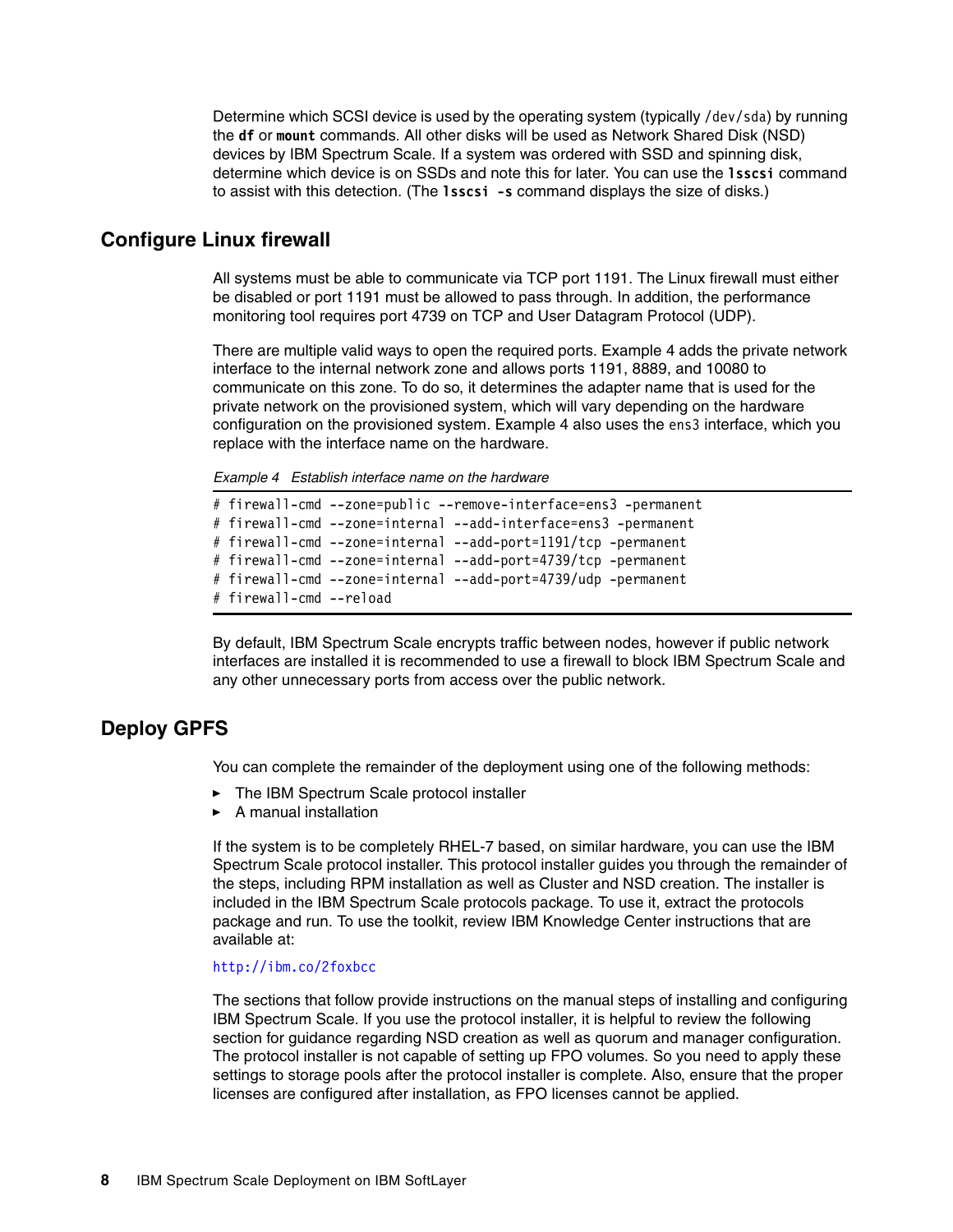#### **Deploy GPFS RPMs**

To deploy a GPFS Red Hat RPM Package Manager (RPM), complete the following steps:

1. Extract the install package:

```
# ./Spectrum_Scale_Advanced-4.2.0.0-x86_64-Linux-install
```
2. Install the required RPMs:

The net-tools and ksh packages are required by IBM Spectrum Scale and are not part of most default installation packages. Ensure that they are installed:

# yum -y install ksh net-tools

3. Install the GPFS packages.

Change to the directory that contains the extracted RPMs and install:

```
# cd /usr/lpp/mmfs/4.2.0.0/ 
# rpm -ihv gpfs.base-4.2.0-0.x86_64.rpm gpfs.docs-4.2.0-0.noarch.rpm 
gpfs.ext-4.2.0-0.x86_64.rpm gpfs.gpl-4.2.0-0.noarch.rpm 
gpfs.gskit-8.0.50-47.x86_64.rpm gpfs.msg.en_US-4.2.0-0.noarch.rpm
```
4. Repeat the previous steps for all systems in the cluster.

#### **Build and install GPFS portability layer**

The GPFS portability layer can be built on a single system and distributed to the remainder of the cluster, or it can be built individually on each system. Complete the following steps:

1. Pre-requisites must be installed:

# yum -y install gcc gcc-c++ kernel-devel make rpm-build

2. Build the portability layer:

# mmbuildgpl

These steps should be done on all nodes in the cluster. Optionally, the portability layer can be created as an RPM on a single node with the -build-package option, and the RPM can be distributed to the remaining nodes in the cluster.

#### **Create and configure GPFS cluster**

Create a cluster definition file that contains the names of all nodes and their respective roles.

#### **Quorum nodes**

In most clusters, three quorum nodes are sufficient. In clusters containing more than 136 nodes, the recommended number of quorum nodes can be determined by the following formula:

Quorum nodes =  $3 + 2 * ((\# \text{cluster nodes} - 135) / 90)$ 

The number of quorum nodes should always be an odd number. There should not be fewer than three or more than seven quorum nodes defined in the cluster.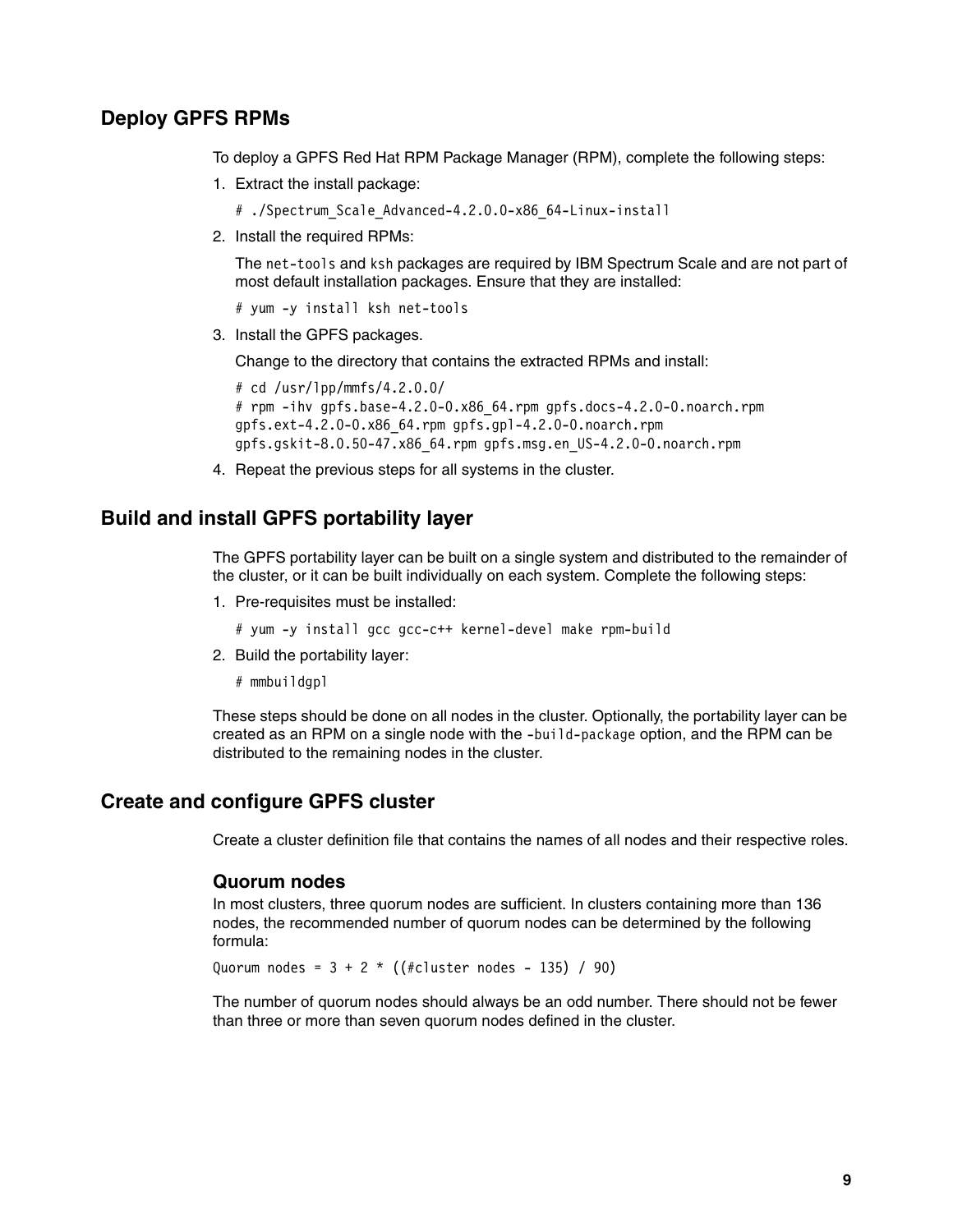#### **Manager nodes**

In most clusters, three manager nodes are sufficient. These might or might not be assigned to the same nodes as the quorum nodes in order to reduce the number of server licenses that are required by a cluster. If the cluster has nodes with metadata-only disks configured, set the manager nodes to use these nodes. If there are more than 136 nodes in a cluster, the recommended number of manager nodes can be determined by the following formula:

```
Manager nodes = 3 + (*c)uster nodes -135) / 45
```
#### **Define the cluster**

Create a new file cluster.cfg file, and specify all nodes in the cluster and their roles, separated by a colon [\(Example 5\)](#page-11-0).

<span id="page-11-0"></span>Example 5 Create new file

```
fpo-node1:quorum
fpo-node2:quorum-manager
fpo-node3:
fpo-node4:manager
fpo-node5:quorum
fpo-node6:manager
fpo-node7:
fpo-node8:
```
Run the mmcrcluster command to create the cluster ([Example 6](#page-11-1)).

<span id="page-11-1"></span>Example 6 Create the cluster

```
# mmcrcluster -N cluster.cfg -r /usr/bin/ssh -R /usr/bin/scp -C fpo-cluster
mmcrcluster: Performing preliminary node verification ...
mmcrcluster: Processing quorum and other critical nodes ...
mmcrcluster: Processing the rest of the nodes ...
mmcrcluster: Finalizing the cluster data structures ...
mmcrcluster: Command successfully completed
mmcrcluster: Warning: Not all nodes have proper GPFS license designations.
     Use the mmchlicense command to designate licenses as needed.
mmcrcluster: Propagating the cluster configuration data to all
   affected nodes. This is an asynchronous process.
```
Accept the licenses on all nodes. All quorum and manager nodes must be configured with a server license. Remaining nodes should be configured with an FPO license.

# mmchlicense server --accept -N fpo-node1,fpo-node2,fpo-node4,fpo-node5,fpo-node6

[Example 7](#page-11-2) shows nodes designated as possessing server licenses.

<span id="page-11-2"></span>Example 7 Nodes possessing server licenses

```
fpo-node1
     fpo-node5
     fpo-node2
     fpo-node6
     fpo-node4
mmchlicense: Command successfully completed
mmchlicense: Propagating the cluster configuration data to all
   affected nodes. This is an asynchronous process. 
# mmchlicense fpo --accept -N fpo-node3,fpo-node7,fpo-node8
```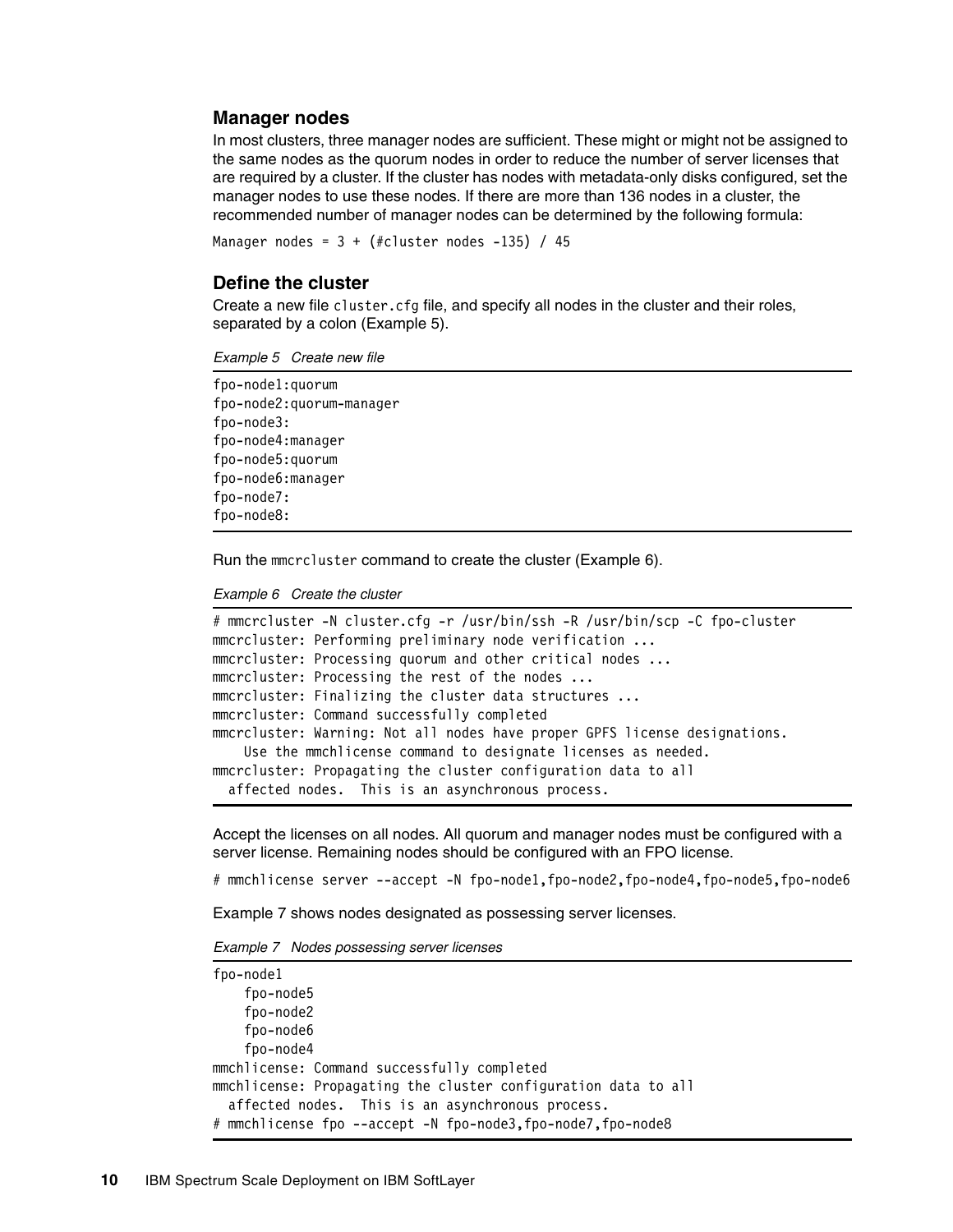[Example 8](#page-12-0) shows the nodes designated as possessing FPO licenses.

<span id="page-12-0"></span>Example 8 FPO licenses

```
fpo-node3
     fpo-node7
     fpo-node8
mmchlicense: Command successfully completed
mmchlicense: Propagating the cluster configuration data to all
   affected nodes. This is an asynchronous process.
```
#### **Apply GPFS configuration**

[Example 9](#page-12-1) shows the GPFS parameters recommended for FPO configurations on SoftLayer.

<span id="page-12-1"></span>Example 9 GPFS parameters for FPO configurations on SoftLayer

```
autoload=yes
readReplicaPolicy=local
restripeOnDiskFailure=yes
unmountOnDiskFail=meta
disableInodeUpdateOnFDatasync=yes
forceLogWriteOnFdatasync=no
minMissedPingTimeout=60
leaseRecoveryWait=65
worker1Threads=72
nsdMinWorkerThreads=48
nsdInlineWriteMax=1M
nsdSmallThreadRatio=2
nsdThreadsPerQueue=10
maxFilesToCache=100000
maxStatCache=512
prefetchAggressivenessRead=2
prefetchAggressivenessWrite=0
maxMBpS=4000
```
**Settings note:** The maxMBps=4000 setting is intended for nodes with one 10 Gbps link. You can adjust this setting according to the number of links. For example, you can set it to 8000 if you are using two-mode, four-bonded 10 Gbps links.

For nodes with disk caches enabled but with no battery protection present, enable the following configuration option:

dataDiskCacheProtectionMethod=2

In non-RAID adapter configurations, check whether a cache is enabled using **sdparm --long /dev/<diskname> | grep WCE**.

For nodes with at least 32 GB of memory, use a page pool of 4 GB. For certain workloads, increasing the page pool to larger values might improve performance, which can be tested and changed as needed.

For IBM Spectrum Scale clusters running 4.2.0.3 or newer code, increasing the workerThreads setting to a value higher than the default of 48 might improve performance. The setting can be changed to a common value across all nodes, such as 512. For further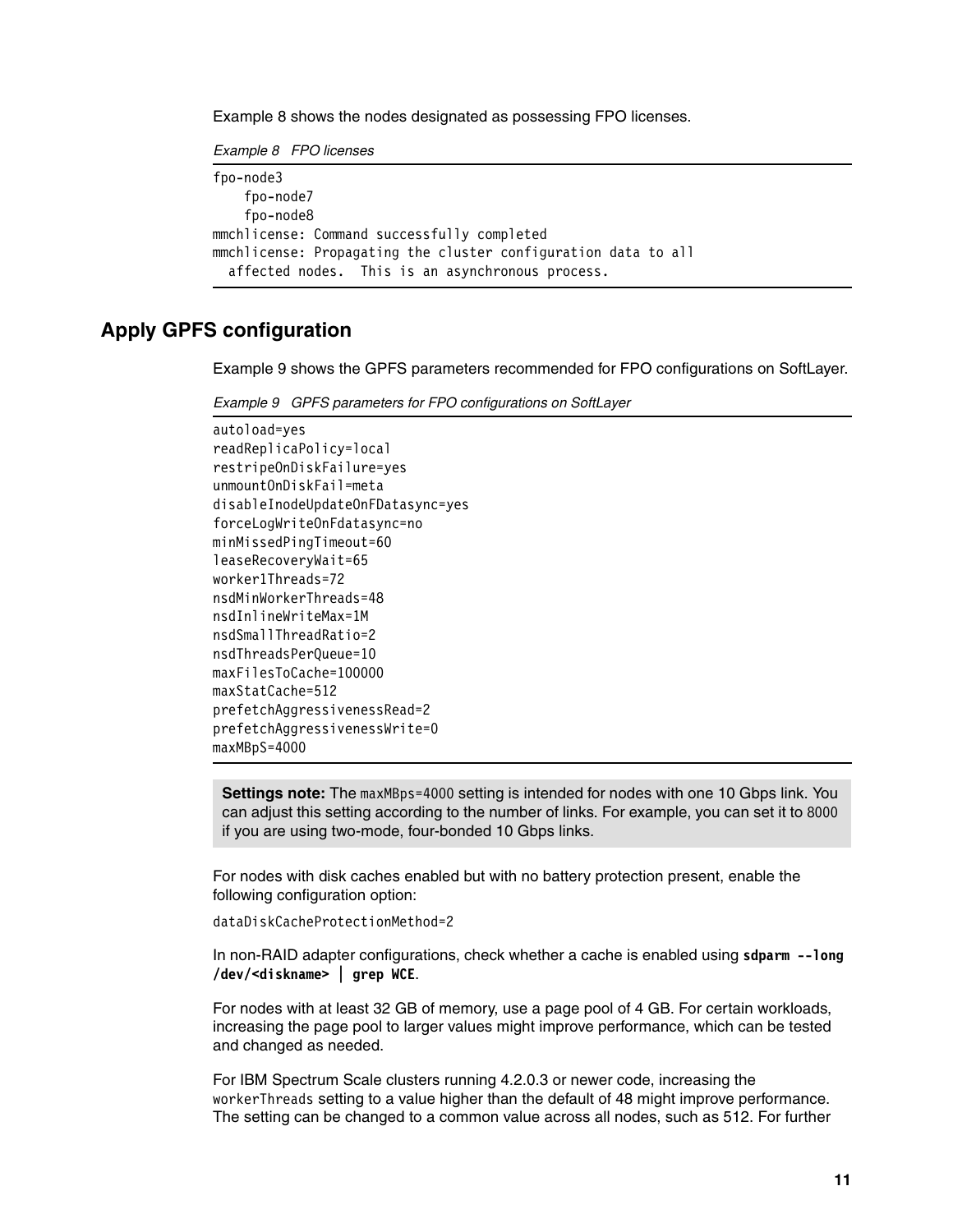tuning and to increase efficiency, this value can be set individually to eight times the number of processor cores for each node, assuming at least six processor cores in each node.

You can use the **mmchconfig** command to change these settings [\(Example 10](#page-13-0)).

<span id="page-13-0"></span>Example 10 The mmchconfig command

```
# mmchconfig 
readReplicaPolicy=local,\
restripeOnDiskFailure=yes,\
unmountOnDiskFail=meta,\
disableInodeUpdateOnFDatasync=yes,\
forceLogWriteOnFdatasync=no,\
minMissedPingTimeout=60,\
leaseRecoveryWait=65,\
maxMBpS=4000, \n\worker1Threads=72,\
nsdMinWorkerThreads=48,\
nsdInlineWriteMax=1M,\
nsdSmallThreadRatio=2,\
nsdThreadsPerQueue=10,\
maxFilesToCache=100000,\
maxStatCache=512,\
prefetchAggressivenessRead=2,\
prefetchAggressivenessWrite=0
```
These recommendations are a summary of key recommendations at the time this paper was written. Refer to the IBM Spectrum Scale Tuning Recommendations for Shared Nothing Environments topic for tuning recommendations for FPO systems and systems for which all storage is single-tailed (each storage component is connected only to one node or machine):

<http://ibm.co/2fZ2z2v>

#### **Start GPFS**

After applying all the settings and setting the page pool, start GPFS using the following command:

# mmstartup -a

Wait approximately 1 minute, and then verify that GPFS is up on all nodes [\(Example 11\)](#page-13-1).

| fpo-node1<br>active<br>fpo-node2<br>2<br>active<br>fpo-node5<br>3<br>active<br>4<br>fpo-node3<br>active<br>fpo-node4<br>5<br>active<br>6<br>fpo-node6<br>active<br>fpo-node7<br>active<br>7<br>fpo-node8<br>active<br>8 | # mmgetstate -a<br>Node number Node name |  |  | GPFS state |
|-------------------------------------------------------------------------------------------------------------------------------------------------------------------------------------------------------------------------|------------------------------------------|--|--|------------|
|                                                                                                                                                                                                                         |                                          |  |  |            |
|                                                                                                                                                                                                                         |                                          |  |  |            |
|                                                                                                                                                                                                                         |                                          |  |  |            |
|                                                                                                                                                                                                                         |                                          |  |  |            |
|                                                                                                                                                                                                                         |                                          |  |  |            |
|                                                                                                                                                                                                                         |                                          |  |  |            |
|                                                                                                                                                                                                                         |                                          |  |  |            |
|                                                                                                                                                                                                                         |                                          |  |  |            |

<span id="page-13-1"></span>Example 11 Verify GPFS is up on all nodes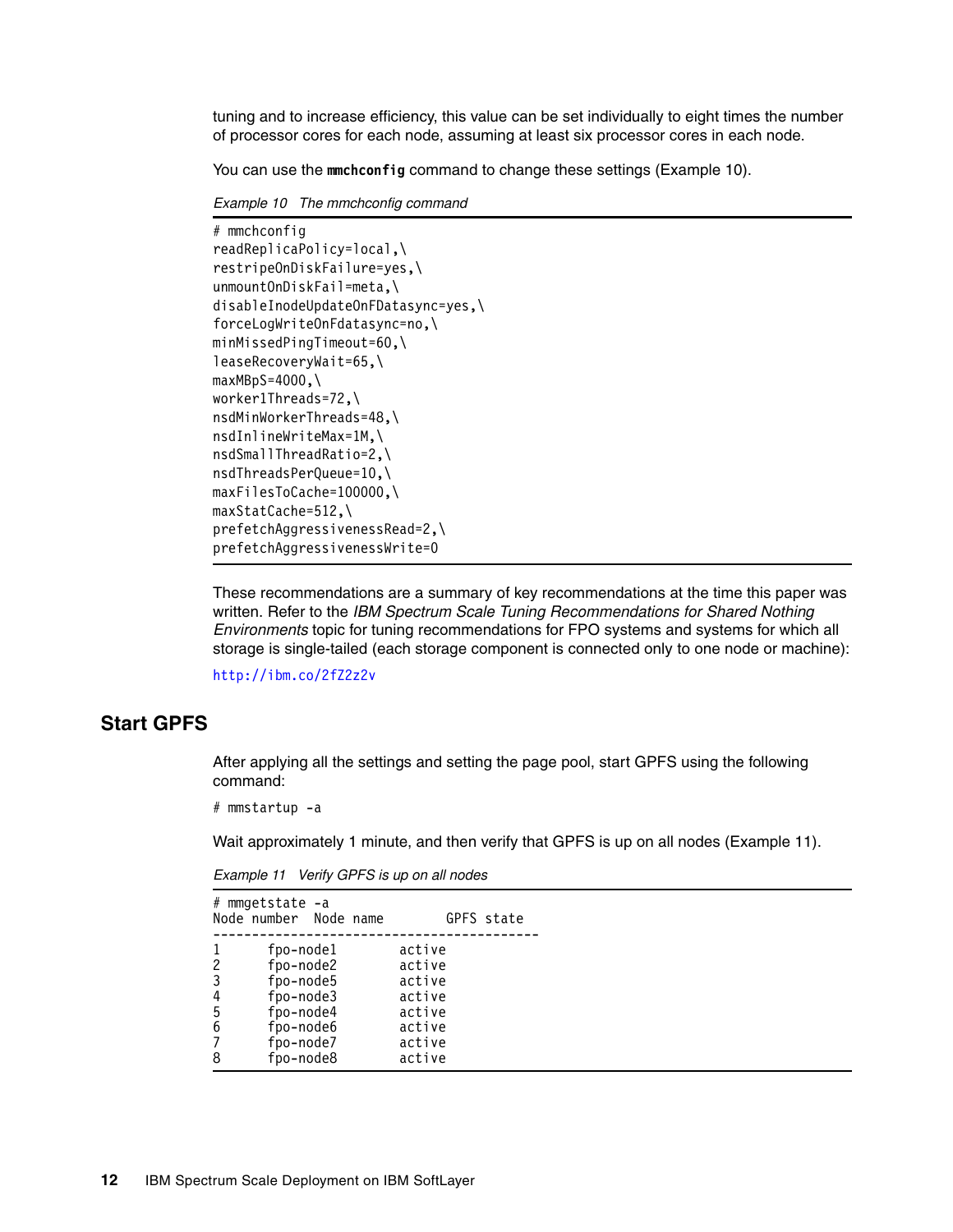#### **Define NSD**

This section discusses defining NSD.

#### **Storage pools**

If you ordered separate metadata and data disks for this system, there should be at least two storage pools: system and data. The system pool contains all of the metadata disks and does not have FPO enabled. The data pool contains all of the data disks and enables FPO. FPO is enabled by the following settings:

- allowWriteAffinity=yes
- writeAffinityDepth=1
- blockGroupFactor=128

These FPO settings, along with a 1 MB block size are optimal for many workloads. Set the usage size for metadata disks in the system pool to metadataOnly and set the usage for disks in the data pool to dataOnly.

If you ordered a single type of disk for the system, there will be a single storage pool: system. The system pool contains all disks, and the usage of each disk is set to metadataAndData. FPO behavior is enabled on this pool.

Failure groups for FPO-enabled pools are defined with three numbers:

- The first number indicates the frame number in which the system resides.
- $\blacktriangleright$  The second number indicates whether the system resides in the top of the rack (1) or the bottom of the rack (0).
- The third number indicates the slot number in which the system resides.

For example, 2,1,5 indicates a system in frame 2, top of the rack, slot 5. In SoftLayer, the nodes might be spread at locations throughout the data center. So these numbers have less meaning. However, each node must still have all of its disks in a unique failure group in order for GPFS to replicate the data. With a writeAffinityDepth of 1, the system writes the first copy of the data to the local node. The second copy goes to a node in a different rack. The third copy goes to a node in the same rack but in a different half. Therefore, if the file system will be configured with two replicas for data, there must be systems in at least two separate "frames." If there will be three copies of data, there must be systems in two frames and in both halves of each frame.

FPO has several additional options that might be useful for certain types of applications or for analytics. For further details about FPO, and as guidance for metadata and data disks, see the white paper File Placement Optimizer (FPO) that is available at:

#### <http://ibm.co/2fZ4q7k>

[Example 12](#page-14-0) is a sample NSD configuration file for a system with a separate metadata and data tier.

<span id="page-14-0"></span>Example 12 Sample NSD configuration file

```
%pool: pool=system
        blockSize=256K
        layoutMap=cluster
        allowWriteAffinity=no
%pool: pool=data
        blockSize=1M
        layoutMap=cluster
```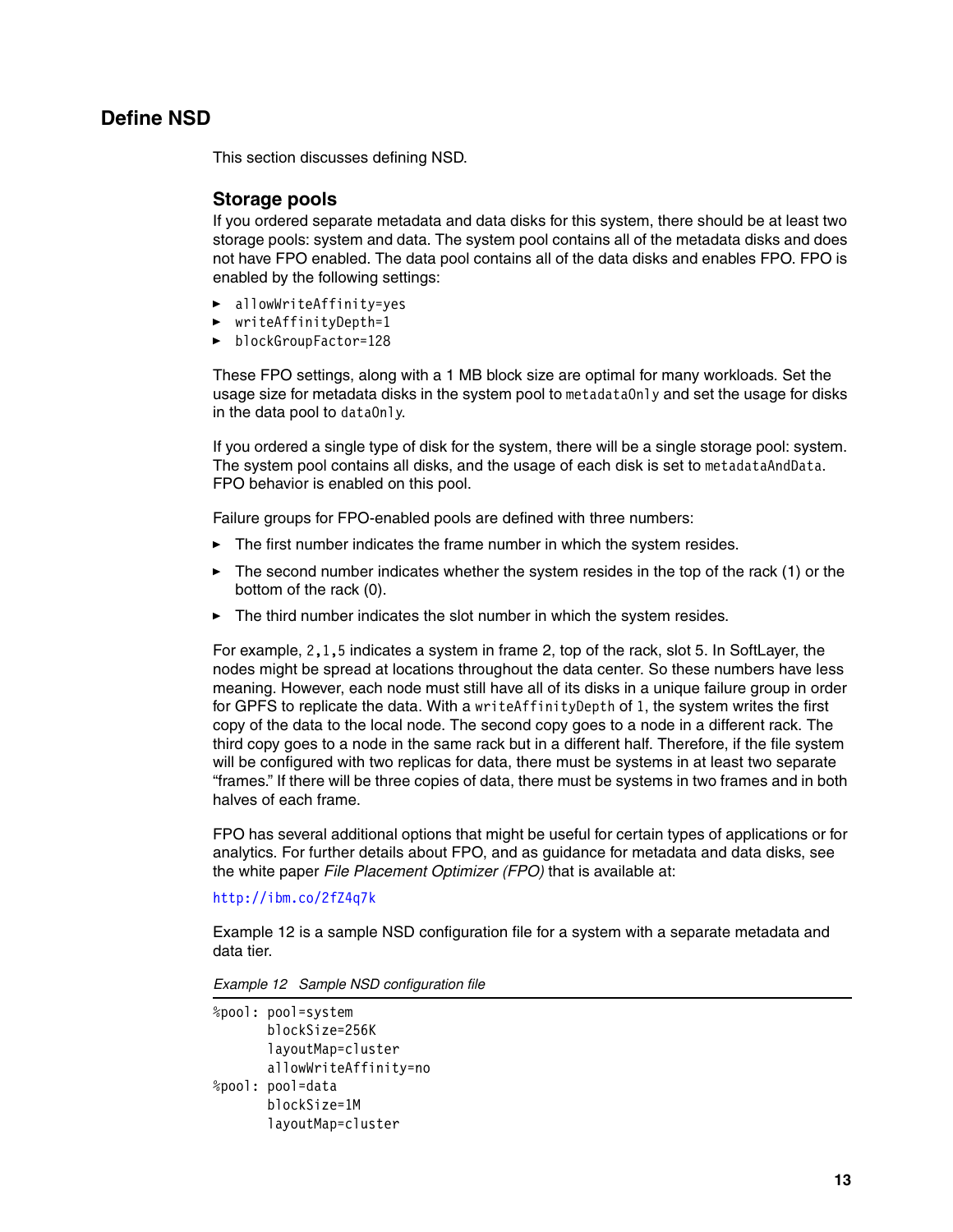```
 allowWriteAffinity=yes
        writeAffinityDepth=1
        blockGroupFactor=128 
%nsd: nsd=meta1nsd
       device=/dev/sda
       servers=fpo-node1
       usage=metadataOnly
       failureGroup=101
       pool=system
%nsd: nsd=meta2nsd
       device=/dev/sdb
       servers=fpo-node2
       usage=metadataOnly
       failureGroup=102
       pool=system
%nsd: nsd=meta3nsd
       device=/dev/sda
       servers=fpo-node3
       usage=metadataOnly
       failureGroup=103
       pool=data
%nsd: nsd=data4nsd
       device=/dev/sda
       servers=fpo-node4
       usage=dataOnly
       failureGroup=1,0,1
       pool=data
%nsd: nsd=data5nsd
       device=/dev/sda
       servers=fpo-node5
       usage=dataOnly
       failureGroup=2,0,1
       pool=data
```
If there will be no separate metadata and data nodes, the NSD configuration might look as shown in [Example 13.](#page-15-0)

<span id="page-15-0"></span>Example 13 NSD configuration

```
%pool: pool=system
        blockSize=1M
        layoutMap=cluster
        allowWriteAffinity=yes
        writeAffinityDepth=1
        blockGroupFactor=128 
%nsd: nsd=node1nsd
       device=/dev/sda
       servers=fpo-node1
       usage=dataAndMetadata
       failureGroup=1,0,1
       pool=system
%nsd: nsd=node2nsd
       device=/dev/sdb
       servers=fpo-node2
       usage=dataAndMetadata
       failureGroup=1,1,1
```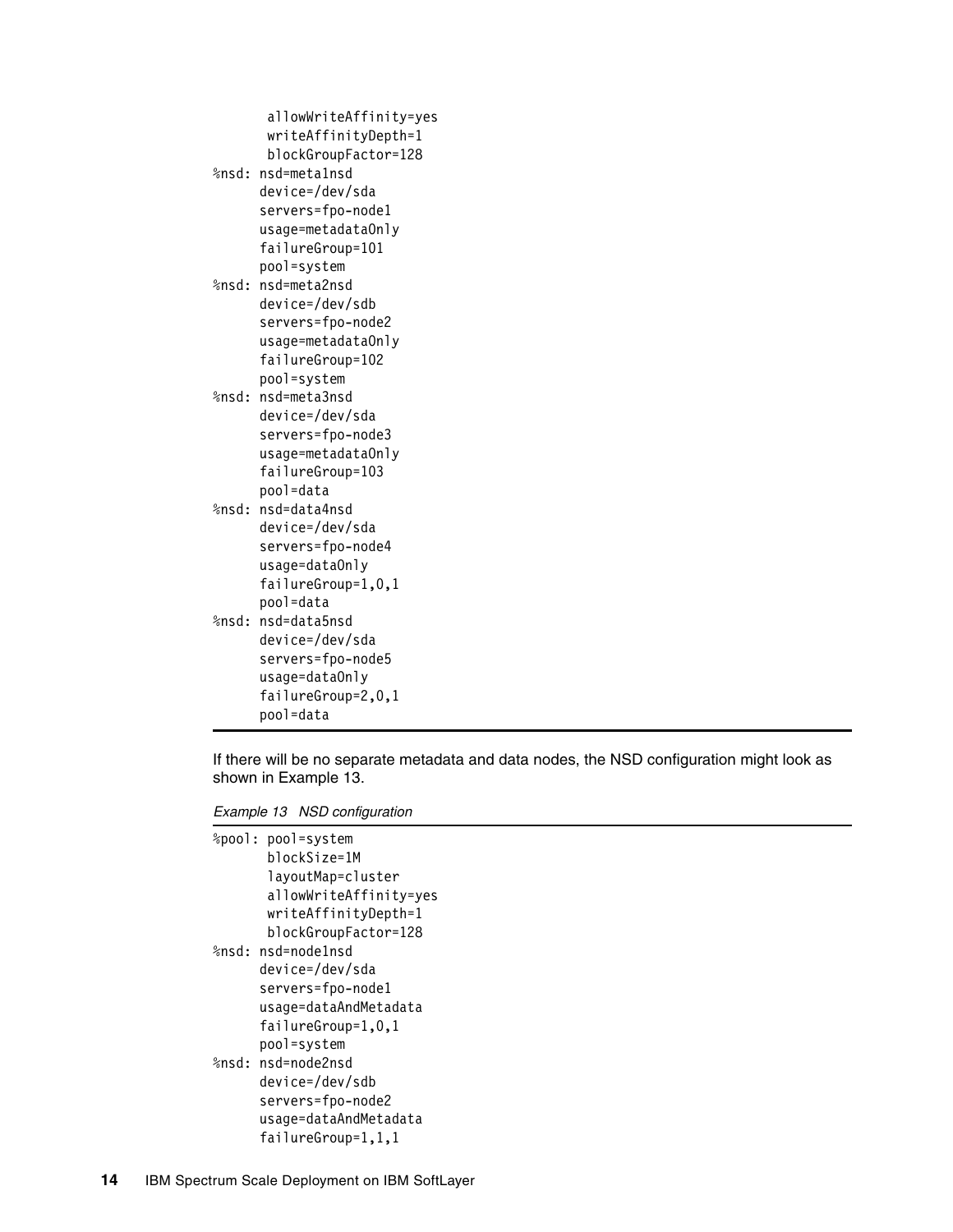```
 pool=system
%nsd: nsd=node3nsd
       device=/dev/sda
       servers=fpo-node3
       usage=dataAndMetadata
       failureGroup=2,0,1
       pool=system
%nsd: nsd=node4nsd
       device=/dev/sda
       servers=fpo-node4
       usage=dataAndMetadata
       failureGroup=2,1,1
       pool=system
```
After the NSD configuration file is written, create the NSDs using the following command:

```
# mmcrnsd -F nsds.txt
```
#### **Create and mount GPFS file system**

Create and mount the file system. Select your desired name for the file system and the metadata and data replication parameters that are needed:

- --m specifies the number of metadata replicas
- --d specifies the number of data replicas

In this example, the file system block size is defined in the %pool section of the NSD file. A 1 MB block size is useful for many typical workloads; however, application workload should be carefully considered. The block size can have a major effect on performance and storage efficiency, and cannot be changed after file system creation.

[Example 14](#page-16-0) creates three metadata and data copies in a file system named gpfs-fpo.

<span id="page-16-0"></span>Example 14 Create three metadata and data copies

```
# mmcrfs gpfs-fpo -F nsds.txt -m 3 -M 3 -r 3 -R 3 -A yes -Q no -S relatime -E no
# mmmount all -a
```
#### **Validate GPFS configuration**

Verify all disks are up on the file system and the file system is mounted on all nodes [\(Example 15\)](#page-16-1).

<span id="page-16-1"></span>Example 15 Verify disks

```
# mmcrfs gpfs-fpo -F nsds.txt -m 3 -M 3 -r 3 -R 3 -A yes -Q no -S relatime -E no
# mmmount all -a
```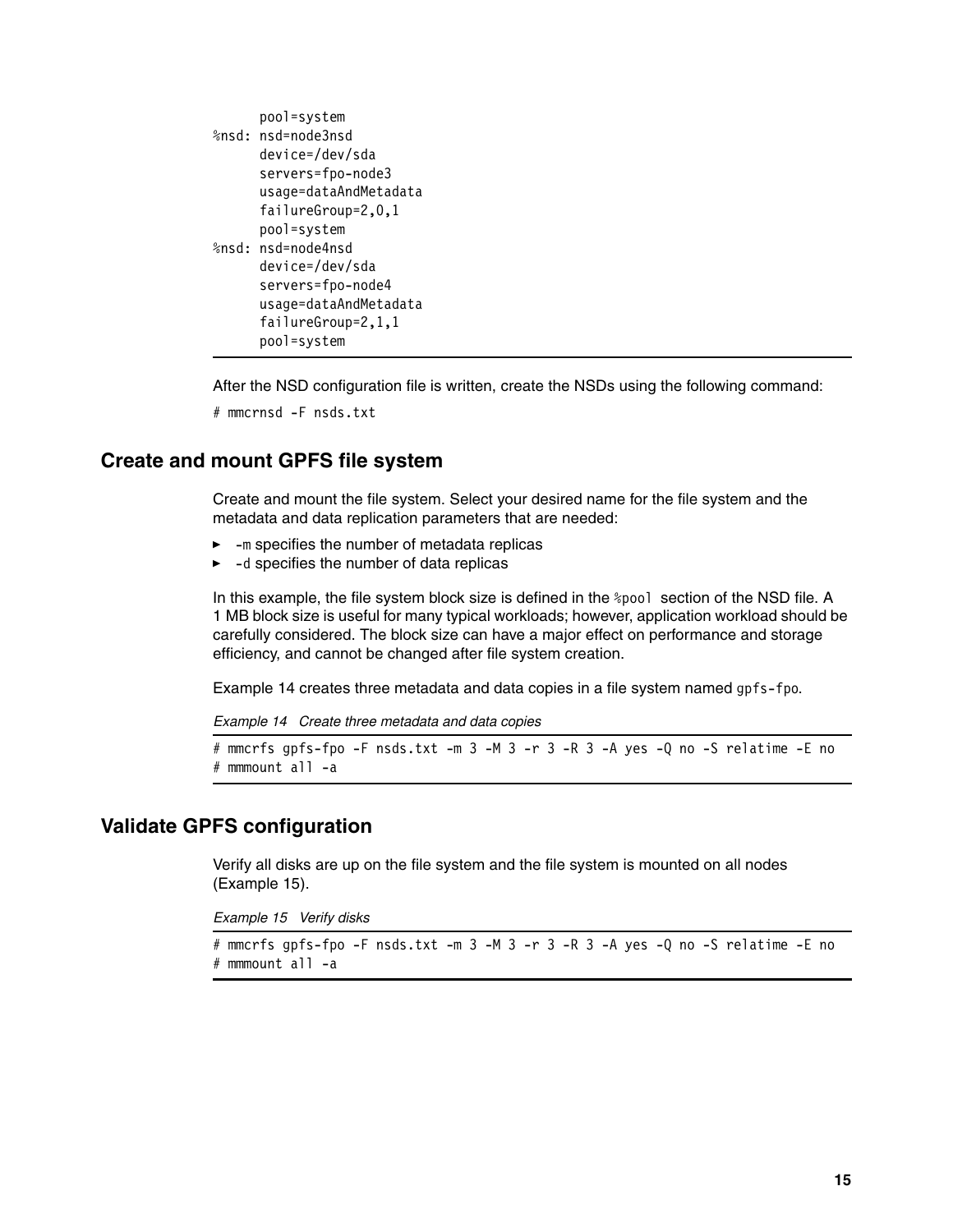## <span id="page-17-0"></span>**Monitoring**

This section discusses monitoring of monitoring of cluster and storage status.

#### **Check system status**

You can run hardware checks using standard SoftLayer tools, such as the Nimsoft monitoring service. These checks can ensure that RAID arrays are fully redundant and that other hardware is operating normally.

To ensure GPFS is in an optimal state during normal operation, periodically run checks to ensure that all cluster nodes and disks are active and up.

[Example 16](#page-17-1) shows how to check the node status.

<span id="page-17-1"></span>Example 16 Check node status

| # | mmgetstate -a<br>Node number Node name |           | GPFS state |
|---|----------------------------------------|-----------|------------|
|   | 1                                      | fpo-node1 | active     |
|   | 2                                      | fpo-node2 | active     |
|   | 3                                      | fpo-node5 | active     |
|   | 4                                      | fpo-node3 | active     |
|   | 5                                      | fpo-node4 | active     |
|   | 6                                      | fpo-node6 | active     |
|   | 7                                      | fpo-node7 | active     |
|   | 8                                      | fpo-node8 | active     |
|   |                                        |           |            |

[Example 17](#page-17-2) shows how to check the disk status.

| # mmlsdisk gpfs-fpo<br>disk<br>type | driver<br>size | sector | failure holds<br>group metadata data status | holds |       | availability pool | storage name |
|-------------------------------------|----------------|--------|---------------------------------------------|-------|-------|-------------------|--------------|
| qpfslnsd                            | nsd            | 512    | 101 Yes                                     | No    | ready | up                | system       |
| gpfs2nsd                            | nsd            | 512    | 102 Yes                                     | No    | ready | up                | system       |
| gpfs3nsd                            | nsd            | 512    | 103 Yes                                     | No    | ready | up                | system       |
| gpfs4nsd                            | nsd            | 512    | $1,0,1$ No                                  | Yes   | ready | up                | data         |
| gpfs5nsd                            | nsd            | 512    | $1,0,2$ No                                  | Yes   | ready | up                | data         |
| gpfs6nsd                            | nsd            | 512    | $1,0,3$ No                                  | Yes   | ready | up                | data         |
| gpfs7nsd                            | nsd            | 512    | $2,0,1$ No                                  | Yes   | ready | up                | data         |
| gpfs8nsd                            | nsd            | 512    | $2,0,2$ No                                  | Yes   | ready | up                | data         |

<span id="page-17-2"></span>

| Example 17 | Check disk status |  |  |
|------------|-------------------|--|--|
|------------|-------------------|--|--|

If the message Due to an earlier configuration change the file system may contain data that is at risk of being lost. displays, some data on the file system might not be replicated and might be at risk of a node failure. The **mmrestripe -R** command corrects any such issues, although it can cause performance of the system to temporarily decrease while it runs, depending on the amount of data that needs to be replicated.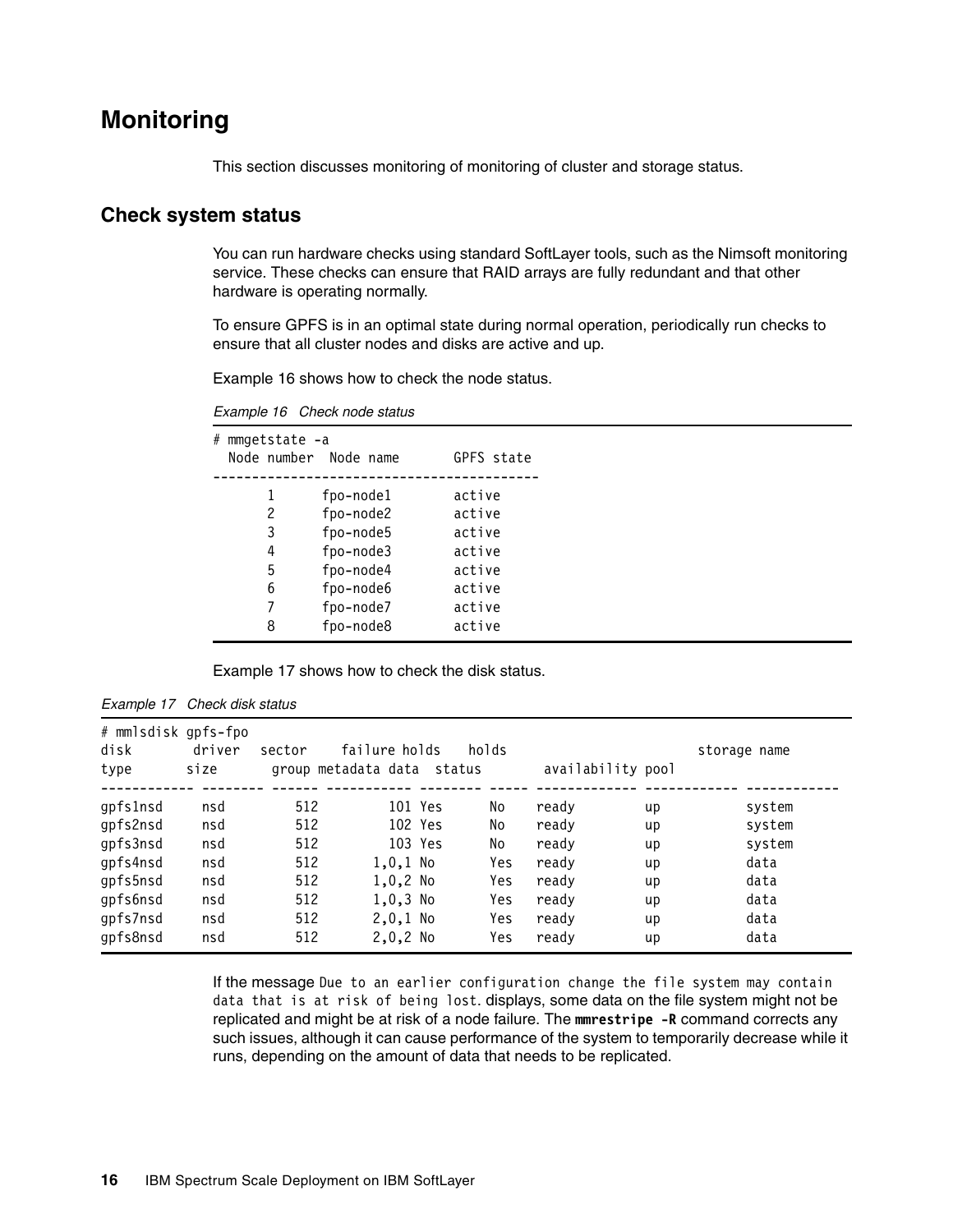#### **System recovery**

This section discusses system recovery considerations.

#### **Down disks**

In the event of a hardware failure or in certain abnormal operations, a disk might become unavailable (shown as *down* in mmlsdisk output). After the hardware is recovered, a disk can be restarted using the following command:

# mmchdisk <filesystem> start -d <disk name>

#### **Node failures**

If a node fails or is reboot for any reason, it automatically rejoins the GPFS cluster during the next boot. If GPFS does not autostart, issue the **mmstartup** command to start GPFS on a single node. After GPFS has started on a node, determine the status of rejoining the cluster by running the **mmgetstate** command.

After a node reboots, it is advisable to check the disk status on that node using the **mmlsdisk** command.

## <span id="page-18-0"></span>**Storage options on IBM SoftLayer**

When choosing a storage option, it is important to consider availability, cost, and performance of the solution. The solution cost is driven by the drive type and utilization of the underlying storage. [Table 3](#page-18-1) lists utilization of common disk configurations.

| <b>RAID type</b> | 2-way replication      | 3-way replication |
|------------------|------------------------|-------------------|
| JBOD only        | <b>NOT RECOMMENDED</b> | 33%               |
| RAID1            | 25%                    | 16.66%            |
| RAID 5 (4+1)     | 40%                    | 26.66%            |
| RAID 5 (8+1)     | 44.44%                 | 29.66%            |
| RAID 6 (8+2)     | 40%                    | 26.66%            |

<span id="page-18-1"></span>Table 3 Utilization of common disk configuration

As clusters increase in size, the chances for multiple nodes failures increase. If there are 10 nodes providing storage in the cluster or more, strongly consider 3-way replication. Consider RAID 6 protection for high capacity SATA and NL-SAS disks due to the long rebuild times if and when disks fail.

Performance of the solution depends greatly on the workload being used on the cluster. Typically, RAID 5 and 6 perform best on sequential I/O workloads and large-block workloads due to the higher potential of full stripe writes. RAID 1 and JBOD solutions are ideal for small block and random I/O workloads. On cloud deployments in IBM SoftLayer, the additional replication factor across the network does add some complexity.

For large block and sequential I/O, all RAID solutions typically run into network bottlenecks for replication. This issue is especially true for an SSD-based solution. As a result, there is little difference in performance on any RAID level.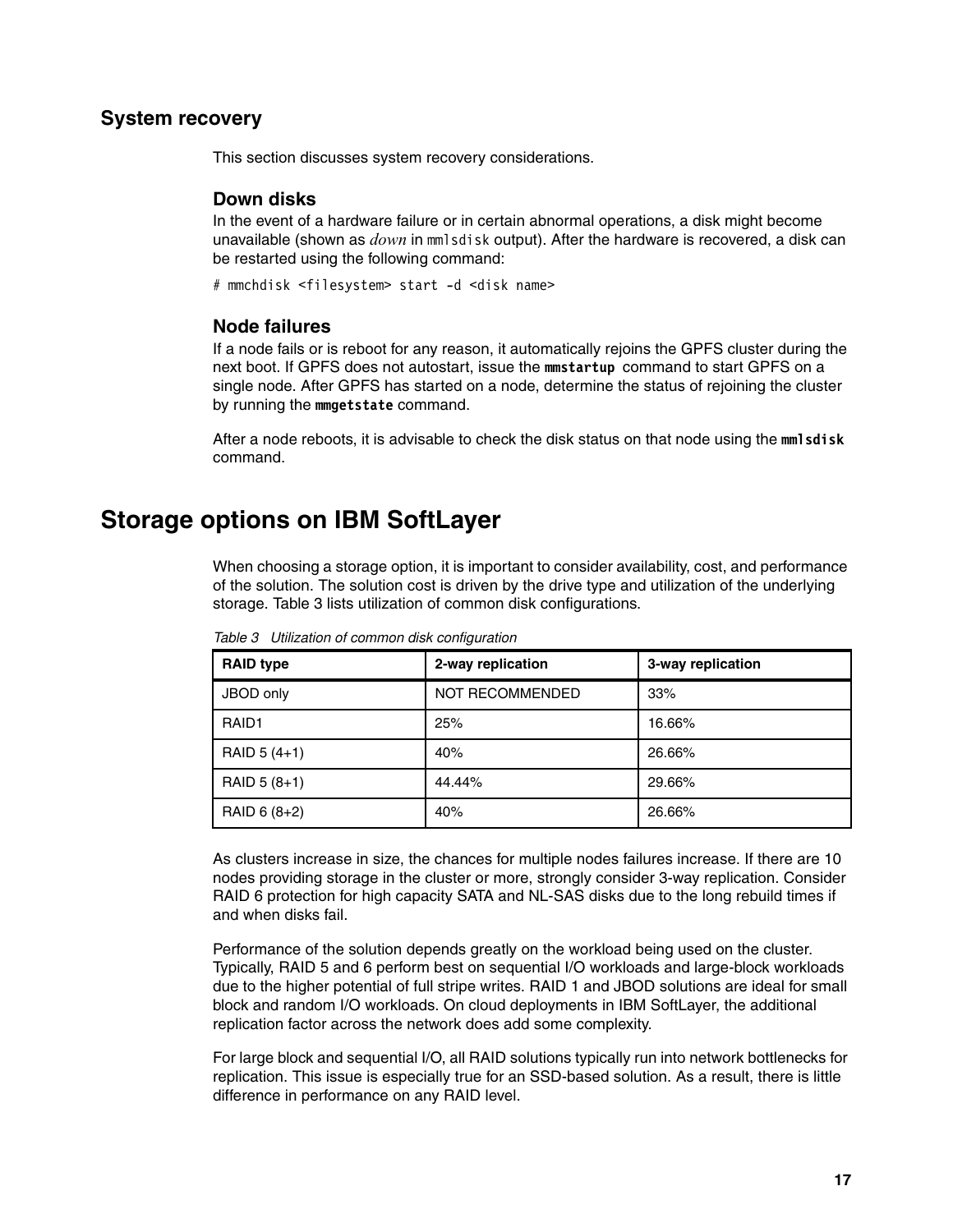Random and small block I/O have different performance characteristics for SSD and spinning disk configurations. For SSD configurations, the network latency between nodes becomes a limiting factor on extremely small I/Os (0-128 KB). As a result, there is typically little difference in overall performance between the various RAID levels. For I/Os from 128 KB to the file system block size, RAID1 and JBOD configurations might have a small speed advantage over RAID 5 or RAID6. On spinning disk, RAID1 can have a more noticeable speed increase over RAID5 or RAID6 for small block and random I/O.

If RAID 5 or RAID 6 protection is chosen, it is best to match the RAID stripe size with the file system block size for the best performance. Because the stripe size of the RAID array is configured during system provisioning, this might need to be coordinated, because the systems are being ordered. The stripe size might depend on hardware availability and the adapter in the system. Most RAID adapters can be queried to determine the current stripe size. For example, the LSI adapters used in some systems can be queried via the storcli CLI command (installed in /opt/MegaRAID/storcli/). Other adapters will have their own management CLIs. For several adapters, a 256 KB strip size is set as a default, so 8+1 or 8+2 RAID schemes will have a 2 MB stripe size (8 \* 256 KB).

### <span id="page-19-0"></span>**Network considerations on SoftLayer**

IBM SoftLayer maintains high-speed networking within its data center. However, several factors can make networking on cloud systems more challenging, including system location within the data centers and shared connections between networking equipment. It can be typical to see some variability in network performance during different times of day or even from connection to connection due to the shared nature of the network infrastructure. Thus, consider network performance when completing operations, such as system benchmarks, which can vary by 5% - 10% as they are run during different times of day.

Prior to using a system, run a brief network test after a system is provisioned to verify the network is performing as expected. Tools such as iperf or nsdperf (in /usr/lpp/mmfs/samples/net) can be useful to run these tests.

Tools such as iperf or nsdperf are used to send traffic from one system to another. It is best to run these tests at least five times in order to ensure that all routes are being used. Due to bonding and load balancing, you might see different results from test to test. It is also useful to run these tests in each direction to ensure that each system can send and receive data properly.

#### **Sample nsdperf usage**

Start nsdperf as a server on systems to test ([Example 18\)](#page-19-1).

<span id="page-19-1"></span>Example 18 Start nsdperf

ssh spec1 /usr/lpp/mmfs/samples/net/nsdperf -s & ssh spec2 /usr/lpp/mmfs/samples/net/nsdperf -s & ssh spec3 /usr/lpp/mmfs/samples/net/nsdperf -s &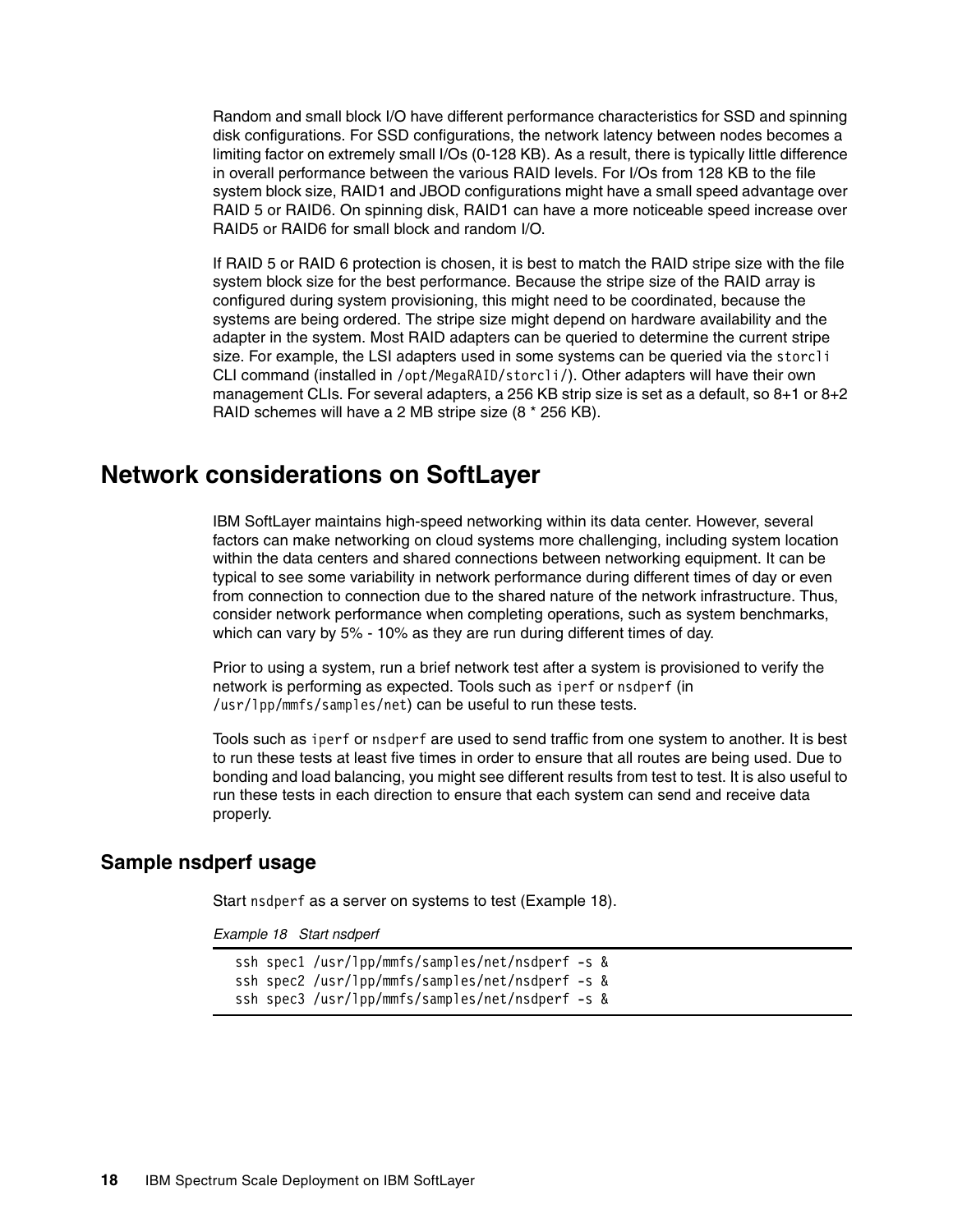Run nsdperf as a client on one system and as a server on other systems [\(Example 19\)](#page-20-0).

<span id="page-20-0"></span>Example 19 Run nsdperf

```
nsdperf> client spec1
Connected to spec1
nsdperf> server spec2 spec3
Connected to spec2
Connected to spec3
nsdperf> test read write
Connected to spec2
Connected to spec3
1-2 read 1090 MB/sec (259 msg/sec), cli 2% srv 1%, time 10, buff 4194304
1-2 write 1170 MB/sec (280 msg/sec), cli 2% srv 1%, time 10, buff 4194304
```
#### **Sample iperf3 usage**

Start iperf as a server on one system using the following command:

```
ssh spec2 iperf3 -s &
```
Start iperf as a client on a second system as shown in [Example 20](#page-20-1).

<span id="page-20-1"></span>Example 20 Start iperf as a client

|                                     | iperf3 -c spec2                                                     |     |          |             |  |                            |                         |      |            |  |
|-------------------------------------|---------------------------------------------------------------------|-----|----------|-------------|--|----------------------------|-------------------------|------|------------|--|
| Connecting to host spec2, port 5201 |                                                                     |     |          |             |  |                            |                         |      |            |  |
|                                     | 4] local 10.152.11.57 port 45160 connected to 10.152.11.8 port 5201 |     |          |             |  |                            |                         |      |            |  |
| L IDJ                               | Interval                                                            |     | Transfer |             |  | Bandwidth                  | Retr                    | Cwnd |            |  |
| 41                                  | $0.00 - 1.00$                                                       | sec |          |             |  | 1.10 GBytes 9.43 Gbits/sec | - 19                    |      | 650 KBytes |  |
| 4]                                  | $1.00 - 2.00$                                                       | sec |          |             |  | 1.10 GBytes 9.42 Gbits/sec | $\overline{\mathbf{0}}$ |      | 658 KBytes |  |
| 4]                                  | $2.00 - 3.00$                                                       | sec |          |             |  | 1.10 GBytes 9.42 Gbits/sec | 0                       |      | 658 KBytes |  |
| 41                                  | $3.00 - 4.00$                                                       | sec |          |             |  | 1.10 GBytes 9.42 Gbits/sec | 0                       |      | 660 KBytes |  |
| 4]                                  | $4.00 - 5.00$                                                       | sec |          |             |  | 1.10 GBytes 9.42 Gbits/sec | 0                       |      | 660 KBytes |  |
| 41                                  | $5.00 - 6.00$                                                       | sec |          |             |  | 1.10 GBytes 9.41 Gbits/sec | 0                       |      | 665 KBytes |  |
| 4]                                  | $6.00 - 7.00$                                                       | sec |          |             |  | 1.09 GBytes 9.41 Gbits/sec | 0                       |      | 666 KBytes |  |
| 4]                                  | $7.00 - 8.00$                                                       | sec |          |             |  | 1.10 GBytes 9.42 Gbits/sec | 0                       |      | 666 KBytes |  |
| 4]                                  | $8.00 - 9.00$                                                       | sec |          |             |  | 1.10 GBytes 9.42 Gbits/sec | 0                       |      | 666 KBytes |  |
| 41                                  | $9.00 - 10.00$                                                      | sec |          | 1.10 GBytes |  | 9.42 Gbits/sec             | 0                       |      | 666 KBytes |  |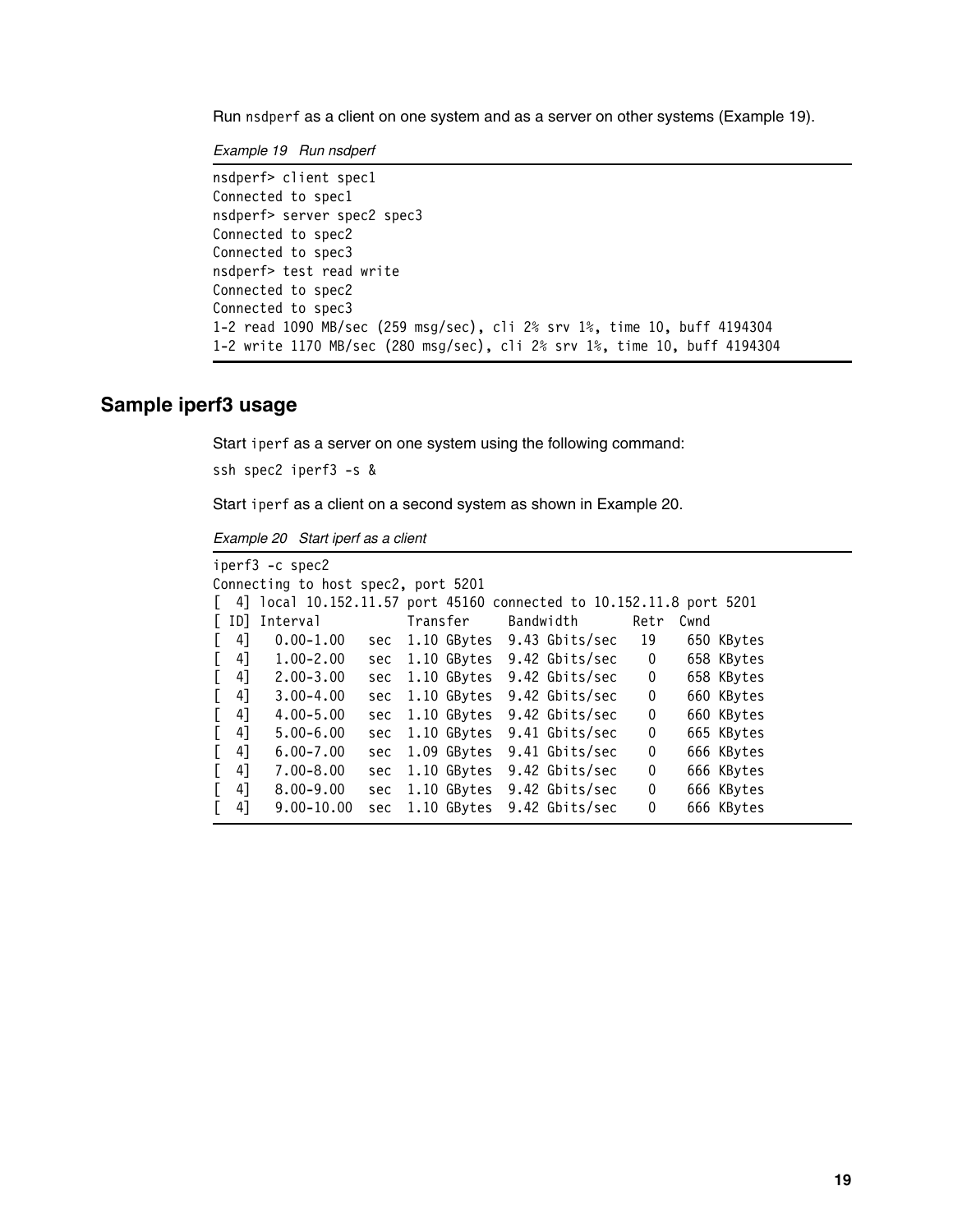## **Authors**

This paper was produced by a team of specialists from around the world working with the International Technical Support Organization, Tucson Center.

**Nikhil Khandelwal** is a Senior Engineer with the IBM Spectrum Scale development team. He has over 15 years of storage experience on network-attached storage (NAS), disk, and tape storage systems. He has led development and worked in various architecture roles. Nikhil is currently part of the IBM Spectrum Scale client adoption and cloud teams.

**John Lewars** is a Senior Technical Staff Member with the IBM Spectrum Scale development team. He has been with IBM for about 18 years, starting first on the high performance computing service team, working primarily on performance problems and code fixes, and then moving on to work in communications protocols and network management development. John has an extensive background in large parallel systems delivery and bring-up and led the technical computing performance development team for years before moving to his current assignment working with large customers and deployments of IBM Spectrum Scale in cloud environments.

**Gautam Shah** is a Senior Technical Staff Member with the IBM Spectrum Scale development team. He recently led the delivery of the protocol functionality that is integrated with IBM Spectrum Scale and now leads the team helping with delivery of IBM Spectrum Scale in cloud environments. He has been with IBM over 20 years with experience in various roles in the high-performance computing, including communication protocols and clustered file system development and deployment of large-scale clusters. He also worked on assignment at the IBM Systems Lab in Pune, India, on the NAS offering based on General Parallel File System. He is a member of the IBM Academy of Technology. He received a B.Sc. in Physics from Loyola College, Chennai and a B.E in Computer Science and Automation from Indian Institute of Science, Bangalore, and a Ph.D. in Information and Computer Science from Georgia Institute of Technology.

**Larry Coyne** is a Project Leader at the International Technical Support Organization, Tucson Arizona center. He has 35 years of IBM experience with 23 in IBM storage software management. He holds degrees in Software Engineering from the University of Texas at El Paso and Project Management from George Washington University. His areas of expertise include client relationship management, quality assurance, development management, and support management for IBM storage software.

Thanks to the following people for their contributions to this project:

LindaMay Patterson International Technical Support Organization, Poughkeepsie Center

Dean Hildebrand IBM Research

Pallavi Galgali Wei Gong Theodore Hoover Connie Woodward IBM Systems

Xiang Zhan IBM Sales and Distribution (S&D), Systems Hardware Sales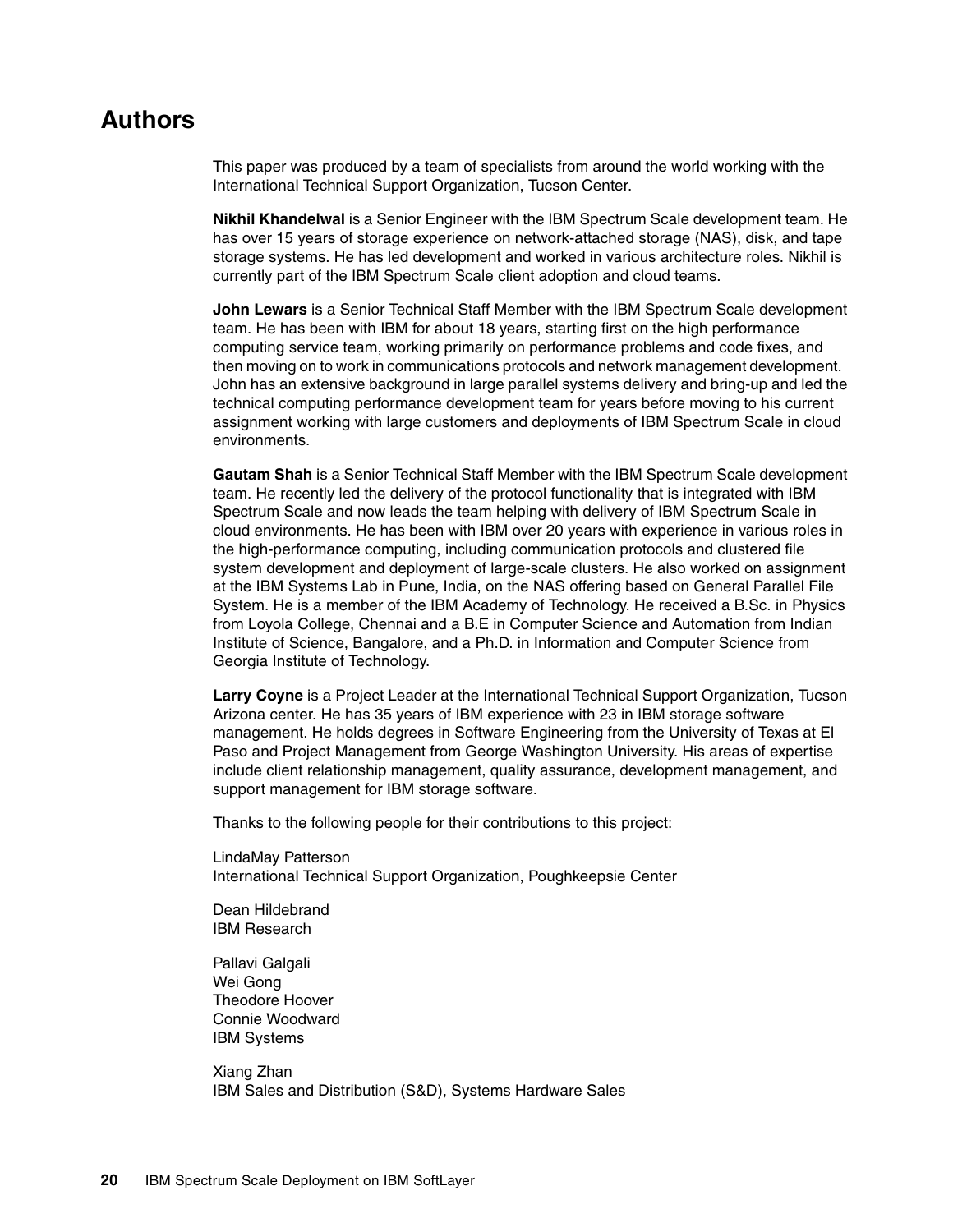## **Now you can become a published author, too!**

Here's an opportunity to spotlight your skills, grow your career, and become a published author—all at the same time! Join an ITSO residency project and help write a book in your area of expertise, while honing your experience using leading-edge technologies. Your efforts will help to increase product acceptance and customer satisfaction, as you expand your network of technical contacts and relationships. Residencies run from two to six weeks in length, and you can participate either in person or as a remote resident working from your home base.

Find out more about the residency program, browse the residency index, and apply online at:

**[ibm.com](http://www.redbooks.ibm.com/residencies.html)**[/redbooks/residencies.html](http://www.redbooks.ibm.com/residencies.html)

## **Stay connected to IBM Redbooks**

- Find us on Facebook:

<http://www.facebook.com/IBMRedbooks>

► Follow us on Twitter:

<http://twitter.com/ibmredbooks>

- **Example 1** Look for us on LinkedIn: <http://www.linkedin.com/groups?home=&gid=2130806>
- ► Explore new IBM Redbooks® publications, residencies, and workshops with the IBM Redbooks weekly newsletter:

<https://www.redbooks.ibm.com/Redbooks.nsf/subscribe?OpenForm>

► Stay current on recent Redbooks publications with RSS Feeds:

<http://www.redbooks.ibm.com/rss.html>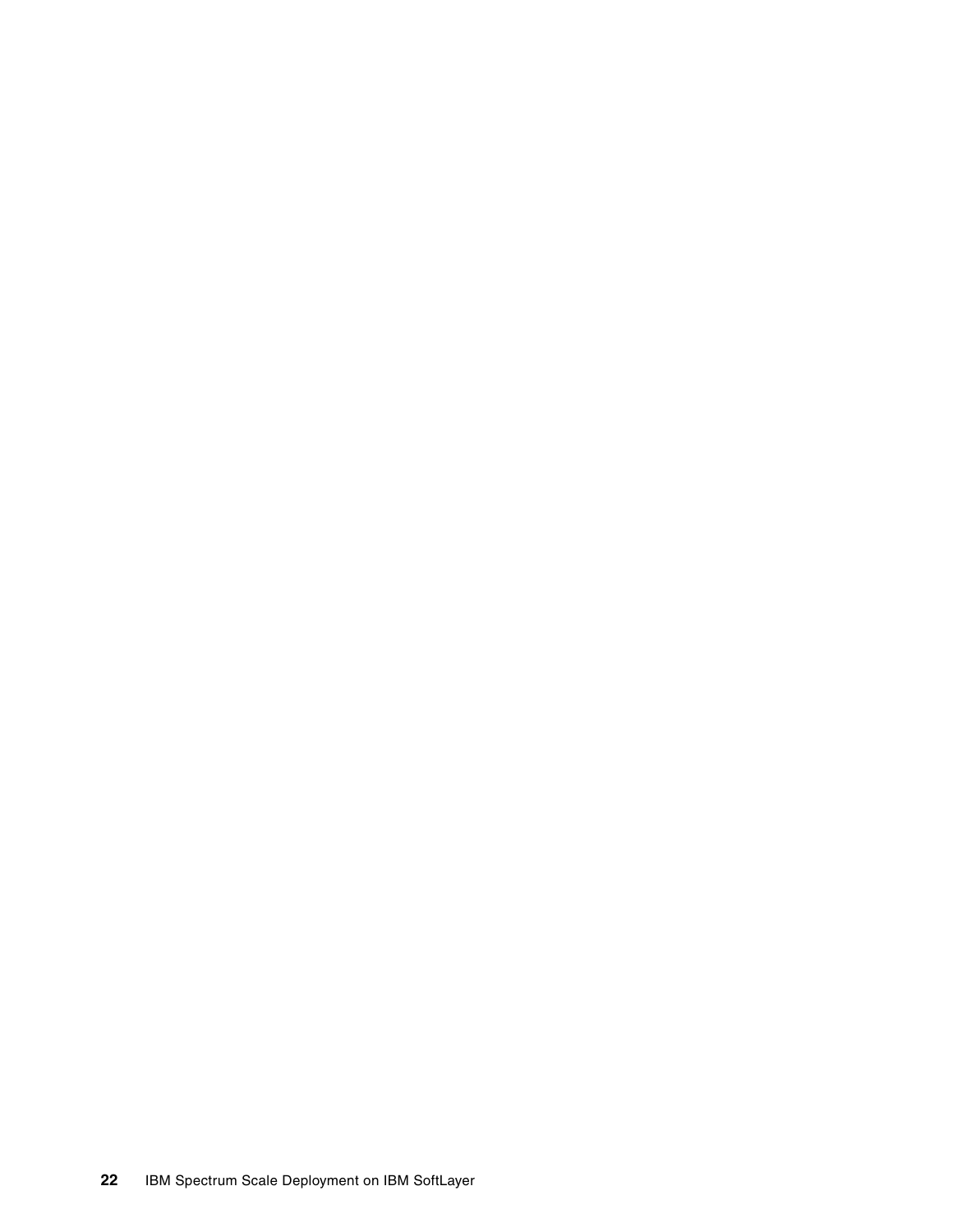## **Notices**

This information was developed for products and services offered in the US. This material might be available from IBM in other languages. However, you may be required to own a copy of the product or product version in that language in order to access it.

IBM may not offer the products, services, or features discussed in this document in other countries. Consult your local IBM representative for information on the products and services currently available in your area. Any reference to an IBM product, program, or service is not intended to state or imply that only that IBM product, program, or service may be used. Any functionally equivalent product, program, or service that does not infringe any IBM intellectual property right may be used instead. However, it is the user's responsibility to evaluate and verify the operation of any non-IBM product, program, or service.

IBM may have patents or pending patent applications covering subject matter described in this document. The furnishing of this document does not grant you any license to these patents. You can send license inquiries, in writing, to:

IBM Director of Licensing, IBM Corporation, North Castle Drive, MD-NC119, Armonk, NY 10504-1785, US

INTERNATIONAL BUSINESS MACHINES CORPORATION PROVIDES THIS PUBLICATION "AS IS" WITHOUT WARRANTY OF ANY KIND, EITHER EXPRESS OR IMPLIED, INCLUDING, BUT NOT LIMITED TO, THE IMPLIED WARRANTIES OF NON-INFRINGEMENT, MERCHANTABILITY OR FITNESS FOR A PARTICULAR PURPOSE. Some jurisdictions do not allow disclaimer of express or implied warranties in certain transactions, therefore, this statement may not apply to you.

This information could include technical inaccuracies or typographical errors. Changes are periodically made to the information herein; these changes will be incorporated in new editions of the publication. IBM may make improvements and/or changes in the product(s) and/or the program(s) described in this publication at any time without notice.

Any references in this information to non-IBM websites are provided for convenience only and do not in any manner serve as an endorsement of those websites. The materials at those websites are not part of the materials for this IBM product and use of those websites is at your own risk.

IBM may use or distribute any of the information you provide in any way it believes appropriate without incurring any obligation to you.

The performance data and client examples cited are presented for illustrative purposes only. Actual performance results may vary depending on specific configurations and operating conditions.

Information concerning non-IBM products was obtained from the suppliers of those products, their published announcements or other publicly available sources. IBM has not tested those products and cannot confirm the accuracy of performance, compatibility or any other claims related to non-IBM products. Questions on the capabilities of non-IBM products should be addressed to the suppliers of those products.

Statements regarding IBM's future direction or intent are subject to change or withdrawal without notice, and represent goals and objectives only.

This information contains examples of data and reports used in daily business operations. To illustrate them as completely as possible, the examples include the names of individuals, companies, brands, and products. All of these names are fictitious and any similarity to actual people or business enterprises is entirely coincidental.

#### COPYRIGHT LICENSE:

This information contains sample application programs in source language, which illustrate programming techniques on various operating platforms. You may copy, modify, and distribute these sample programs in any form without payment to IBM, for the purposes of developing, using, marketing or distributing application programs conforming to the application programming interface for the operating platform for which the sample programs are written. These examples have not been thoroughly tested under all conditions. IBM, therefore, cannot guarantee or imply reliability, serviceability, or function of these programs. The sample programs are provided "AS IS", without warranty of any kind. IBM shall not be liable for any damages arising out of your use of the sample programs.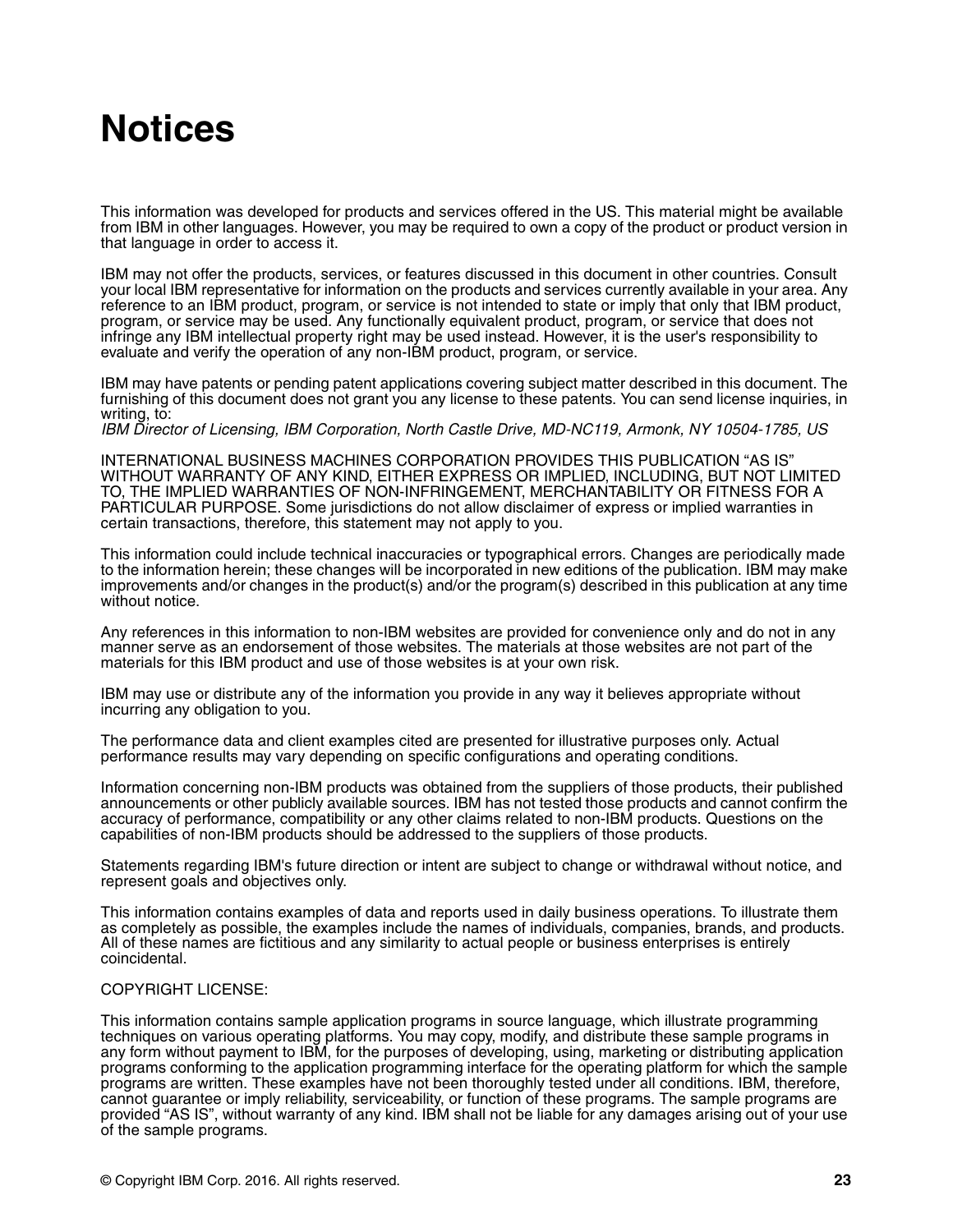## **Trademarks**

IBM, the IBM logo, and ibm.com are trademarks or registered trademarks of International Business Machines Corporation, registered in many jurisdictions worldwide. Other product and service names might be trademarks of IBM or other companies. A current list of IBM trademarks is available on the web at "Copyright and trademark information" at <http://www.ibm.com/legal/copytrade.shtml>

The following terms are trademarks or registered trademarks of International Business Machines Corporation, and might also be trademarks or registered trademarks in other countries.

| Redbooks (logo) | <b>IBM®</b>         | Redpaper <sup>™</sup> |
|-----------------|---------------------|-----------------------|
| developerWorks® | IBM Spectrum Scale™ |                       |
| GPFS™           | Redbooks®           |                       |

The following terms are trademarks of other companies:

SoftLayer, and SoftLayer device are trademarks or registered trademarks of SoftLayer, Inc., an IBM Company.

Linux is a trademark of Linus Torvalds in the United States, other countries, or both.

Other company, product, or service names may be trademarks or service marks of others.